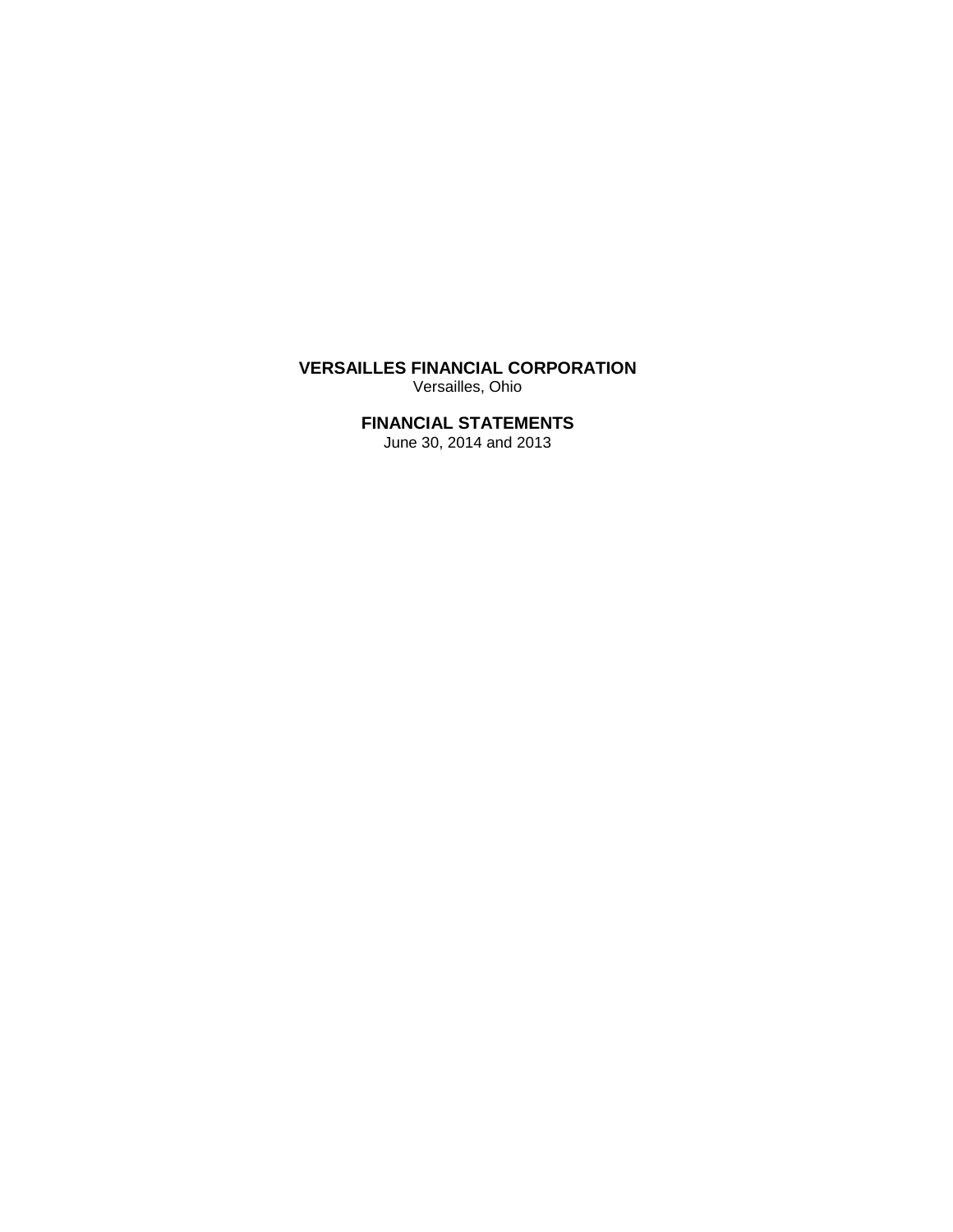# VERSAILLES FINANCIAL CORPORATION Versailles, Ohio

FINANCIAL STATEMENTS June 30, 2014 and 2013

# **CONTENTS**

| <b>FINANCIAL STATEMENTS</b> |  |
|-----------------------------|--|
|                             |  |
|                             |  |
|                             |  |
|                             |  |
|                             |  |
|                             |  |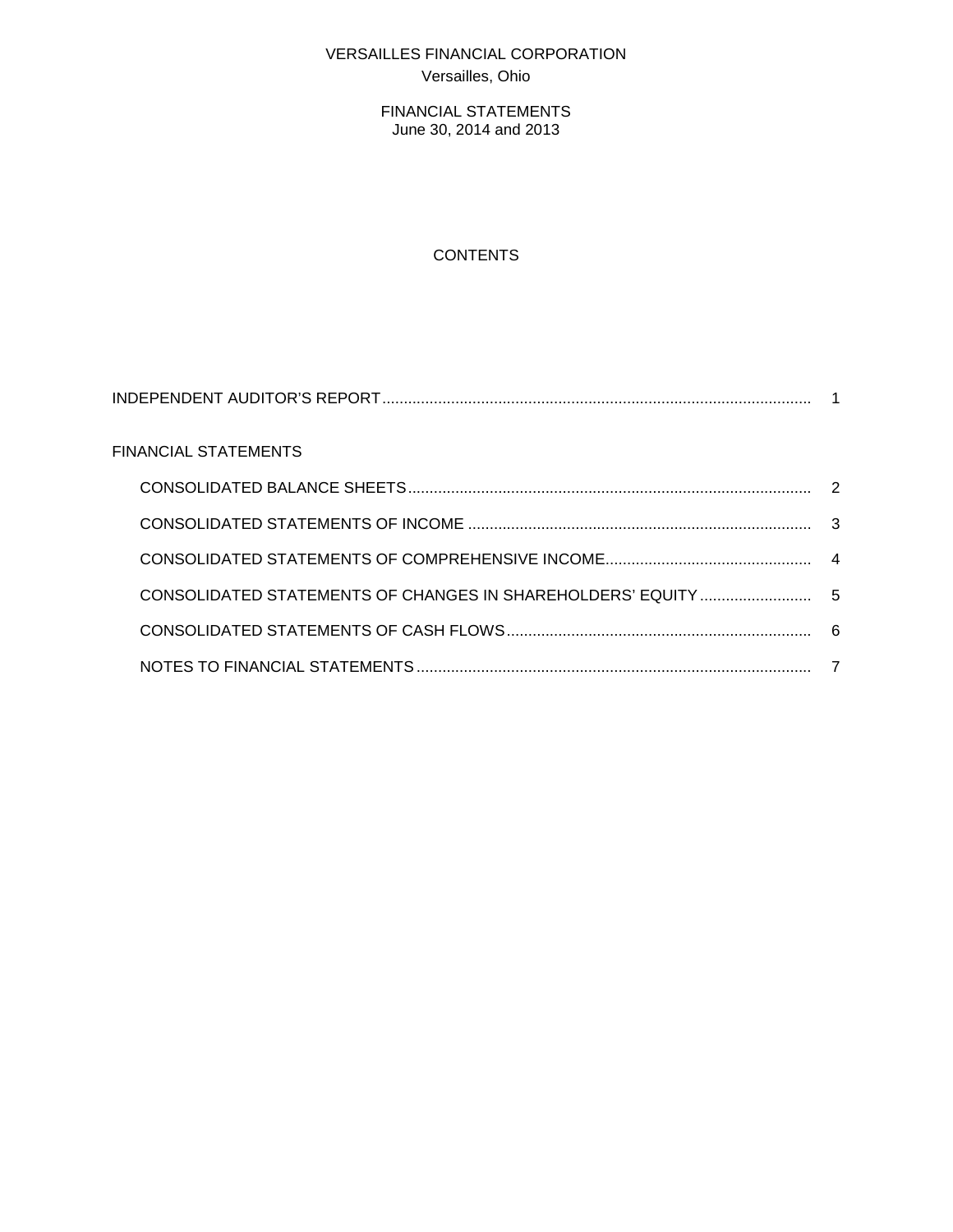

### **INDEPENDENT AUDITOR'S REPORT**

Board of Directors Versailles Financial Corporation Versailles, Ohio

#### **Report on the Financial Statements**

We have audited the accompanying consolidated financial statements of Versailles Financial Corporation, which comprise the consolidated balance sheets as of June 30, 2014 and 2013, and the related consolidated statements of income, comprehensive income, changes in shareholders' equity, and cash flows for the years then ended, and the related notes to the financial statements.

#### *Management's Responsibility for the Financial Statements*

Management is responsible for the preparation and fair presentation of these consolidated financial statements in accordance with accounting principles generally accepted in the United States of America; this includes the design, implementation, and maintenance of internal control relevant to the preparation and fair presentation of consolidated financial statements that are free from material misstatement, whether due to fraud or error.

#### *Auditor's Responsibility*

Our responsibility is to express an opinion on these consolidated financial statements based on our audits. We conducted our audits in accordance with auditing standards generally accepted in the United States of America. Those standards require that we plan and perform the audit to obtain reasonable assurance about whether the consolidated financial statements are free from material misstatement.

An audit involves performing procedures to obtain audit evidence about the amounts and disclosures in the consolidated financial statements. The procedures selected depend on the auditor's judgment, including the assessment of the risks of material misstatement of the consolidated financial statements, whether due to fraud or error. In making those risk assessments, the auditor considers internal control relevant to the entity's preparation and fair presentation of the consolidated financial statements in order to design audit procedures that are appropriate in the circumstances, but not for the purpose of expressing an opinion on the effectiveness of the entity's internal control. Accordingly, we express no such opinion. An audit also includes evaluating the appropriateness of accounting policies used and the reasonableness of significant accounting estimates made by management, as well as evaluating the overall presentation of the consolidated financial statements.

We believe that the audit evidence we have obtained is sufficient and appropriate to provide a basis for our audit opinion.

#### *Opinion*

In our opinion, the consolidated financial statements referred to above present fairly, in all material respects, the financial position of Versailles Financial Corporation as of June 30, 2014 and 2013, and the results of its operations and its cash flows for the years then ended in accordance with accounting principles generally accepted in the United States of America.

Cove Howeth St

Crowe Horwath LLP

Cleveland, Ohio September 26, 2014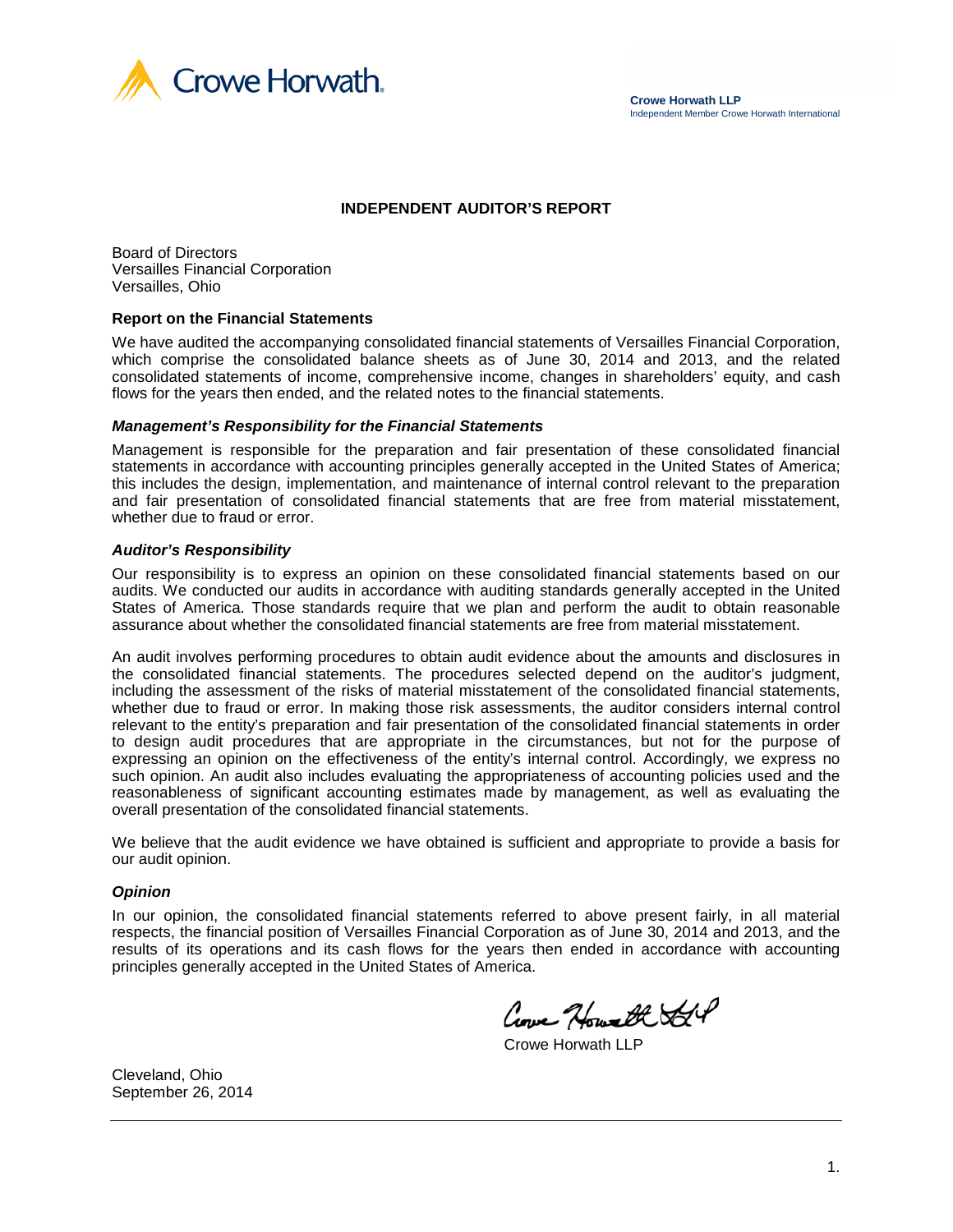#### VERSAILLES FINANCIAL CORPORATION CONSOLIDATED BALANCE SHEETS June 30, 2014 and 2013

|                                                         | 2014            | 2013            |
|---------------------------------------------------------|-----------------|-----------------|
| <b>ASSETS</b>                                           |                 |                 |
| Cash and cash equivalents due from financial            |                 |                 |
| institutions                                            | \$<br>2,665,161 | 2,959,517<br>\$ |
| Overnight deposits                                      | 5,000,000       | 2,700,000       |
| Total cash and cash equivalents                         | 7,665,161       | 5,659,517       |
| Interest-bearing time deposits in other financial       |                 |                 |
| institutions                                            | 1,962,000       | 2,305,000       |
| Securities available-for-sale                           |                 | 682,755         |
| Securities held to maturity (fair value of \$367,913 at |                 |                 |
| June 30, 2014 and \$473,043 at June 30, 2013)           | 350,596         | 446,597         |
| Federal Home Loan Bank stock                            | 397,500         | 397,500         |
| Loans, net of allowance of \$255,432 at June 30,        |                 |                 |
| 2014 and 2013                                           | 39,991,658      | 36,771,155      |
| Premises and equipment, net                             | 1,465,899       | 1,506,455       |
| Accrued interest receivable                             | 115,719         | 113,112         |
| Other assets                                            | 564,309         | 688,430         |
| <b>Total assets</b>                                     | \$52,512,842    | \$48,570,521    |
| <b>LIABILITIES</b>                                      |                 |                 |
| Savings and checking accounts                           | \$18,266,138    | \$14,049,877    |
| Certificates of deposit                                 | 15,430,912      | 16,961,094      |
| <b>Total deposits</b>                                   | 33,697,050      | 31,010,971      |
| Federal Home Loan Bank advances                         | 6,000,000       | 5,000,000       |
| Other liabilities                                       | 1,313,274       | 1,319,502       |
| <b>Total liabilities</b>                                | 41,010,324      | 37,330,473      |
| <b>SHAREHOLDERS' EQUITY</b>                             |                 |                 |
| Preferred stock, \$.01 par value, 1,000,000 shares      |                 |                 |
| authorized, none issued and outstanding                 |                 |                 |
| Common stock, \$.01 par value, 10,000,000 shares        |                 |                 |
| authorized, 441,104 and 427,504 shares issued           | 4,275           | 4,275           |
| Additional paid-in capital                              | 3,887,441       | 3,824,523       |
| Retained earnings                                       | 8,555,922       | 8,462,239       |
| Treasury stock, 35,460 shares, at cost                  | (354, 600)      | (354, 600)      |
| Unearned employee stock ownership plan shares           | (265, 050)      | (282, 150)      |
| Accumulated other comprehensive loss                    | (325, 470)      | (414, 239)      |
| Total shareholders' equity                              | 11,502,518      | 11,240,048      |
| Total liabilities and shareholders' equity              | \$52,512,842    | \$48,570,521    |
|                                                         |                 |                 |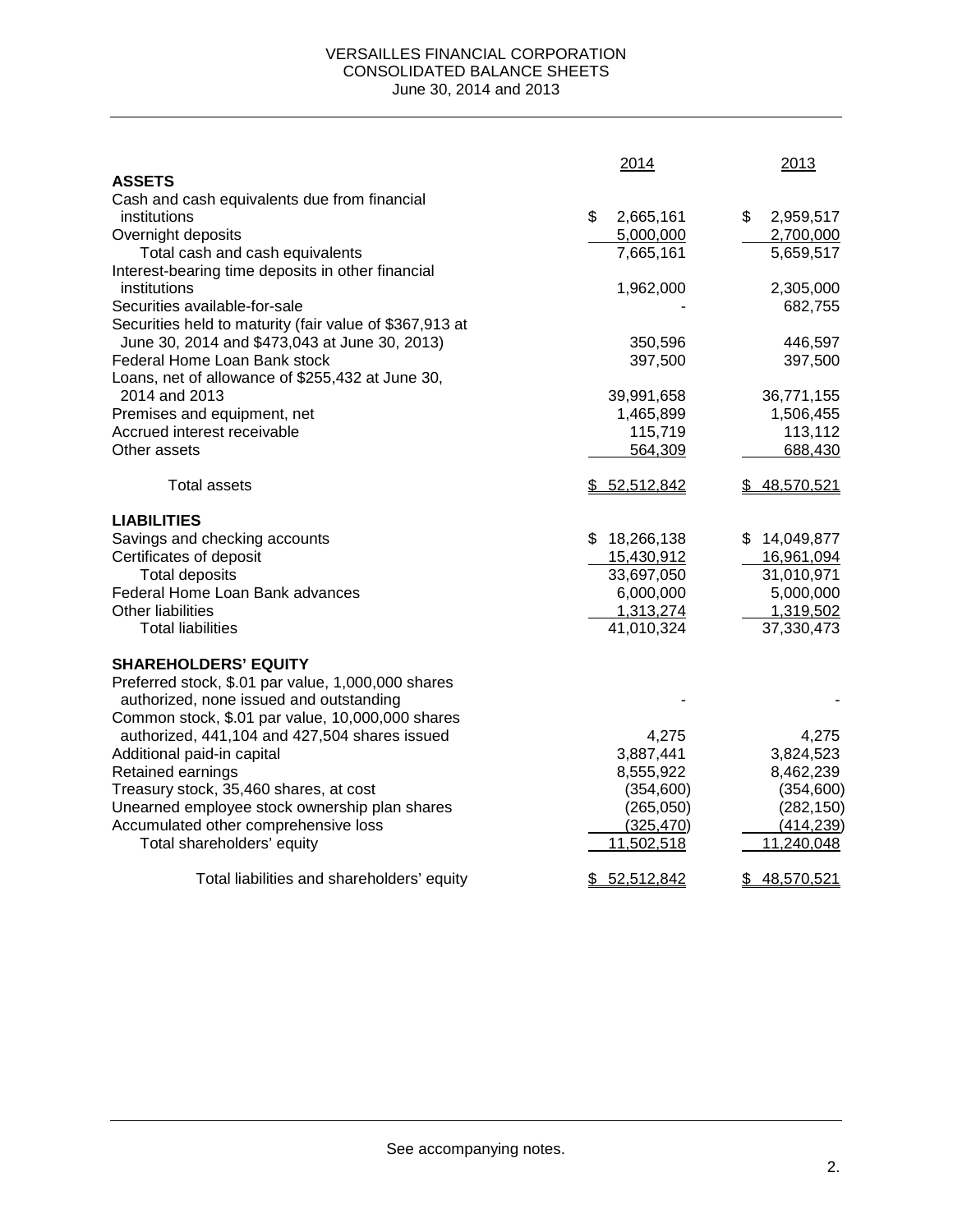### VERSAILLES FINANCIAL CORPORATION CONSOLIDATED STATEMENTS OF INCOME Years ended June 30, 2014 and 2013

|                                                                                                                                                                       | 2014                                                   | 2013                                                    |
|-----------------------------------------------------------------------------------------------------------------------------------------------------------------------|--------------------------------------------------------|---------------------------------------------------------|
| Interest and dividend income<br>Loans, including fees<br>Securities available for sale<br>Securities held to maturity<br><b>FHLB</b> dividends<br>Deposits with banks | \$<br>1,766,855<br>5,176<br>10,684<br>16,147<br>25,598 | \$<br>1,708,172<br>13,088<br>13,892<br>17,359<br>20,303 |
| Total interest and dividend income                                                                                                                                    | 1,824,460                                              | 1,772,814                                               |
| Interest expense                                                                                                                                                      |                                                        |                                                         |
| Deposits<br>Federal Home Loan Bank advances                                                                                                                           | 151,420<br>126,842                                     | 193,520<br>126,525                                      |
| Total interest expense                                                                                                                                                | 278,262                                                | 320,045                                                 |
| Net interest income                                                                                                                                                   | 1,546,198                                              | 1,452,769                                               |
| Provision for loan losses                                                                                                                                             |                                                        |                                                         |
| Net interest income after provision for loan losses                                                                                                                   | 1,546,198                                              | 1,452,769                                               |
| Noninterest income                                                                                                                                                    |                                                        |                                                         |
| Other income                                                                                                                                                          | 8,828                                                  | 5,588                                                   |
| Loss on sale of securities available for sale                                                                                                                         | (13, 535)                                              |                                                         |
| Gain on sale of premises and equipment<br>Total noninterest income                                                                                                    | (4,707)                                                | 59,431<br>65,019                                        |
| Noninterest expense                                                                                                                                                   |                                                        |                                                         |
| Salaries and employee benefits                                                                                                                                        | 743,800                                                | 627,067                                                 |
| Occupancy and equipment                                                                                                                                               | 90,627                                                 | 85,739                                                  |
| Directors' fees                                                                                                                                                       | 74,700                                                 | 64,025                                                  |
| Data processing                                                                                                                                                       | 120,579                                                | 120,261                                                 |
| Franchise taxes<br>Legal, accounting and exam fees                                                                                                                    | 97,551<br>145,013                                      | 106,001<br>191,377                                      |
| Federal deposit insurance                                                                                                                                             | 21,560                                                 | 19,700                                                  |
| Other                                                                                                                                                                 | 102,778                                                | 89,132                                                  |
| Total noninterest expense                                                                                                                                             | 1,396,608                                              | 1,303,302                                               |
| Income before income taxes                                                                                                                                            | 144,883                                                | 214,486                                                 |
| Income tax expense                                                                                                                                                    | 51,200                                                 | 73,400                                                  |
| Net income                                                                                                                                                            | \$<br>93,683                                           | \$<br>141,086                                           |
| Basic and diluted earnings per common share                                                                                                                           | \$<br>0.23                                             | \$<br>0.35                                              |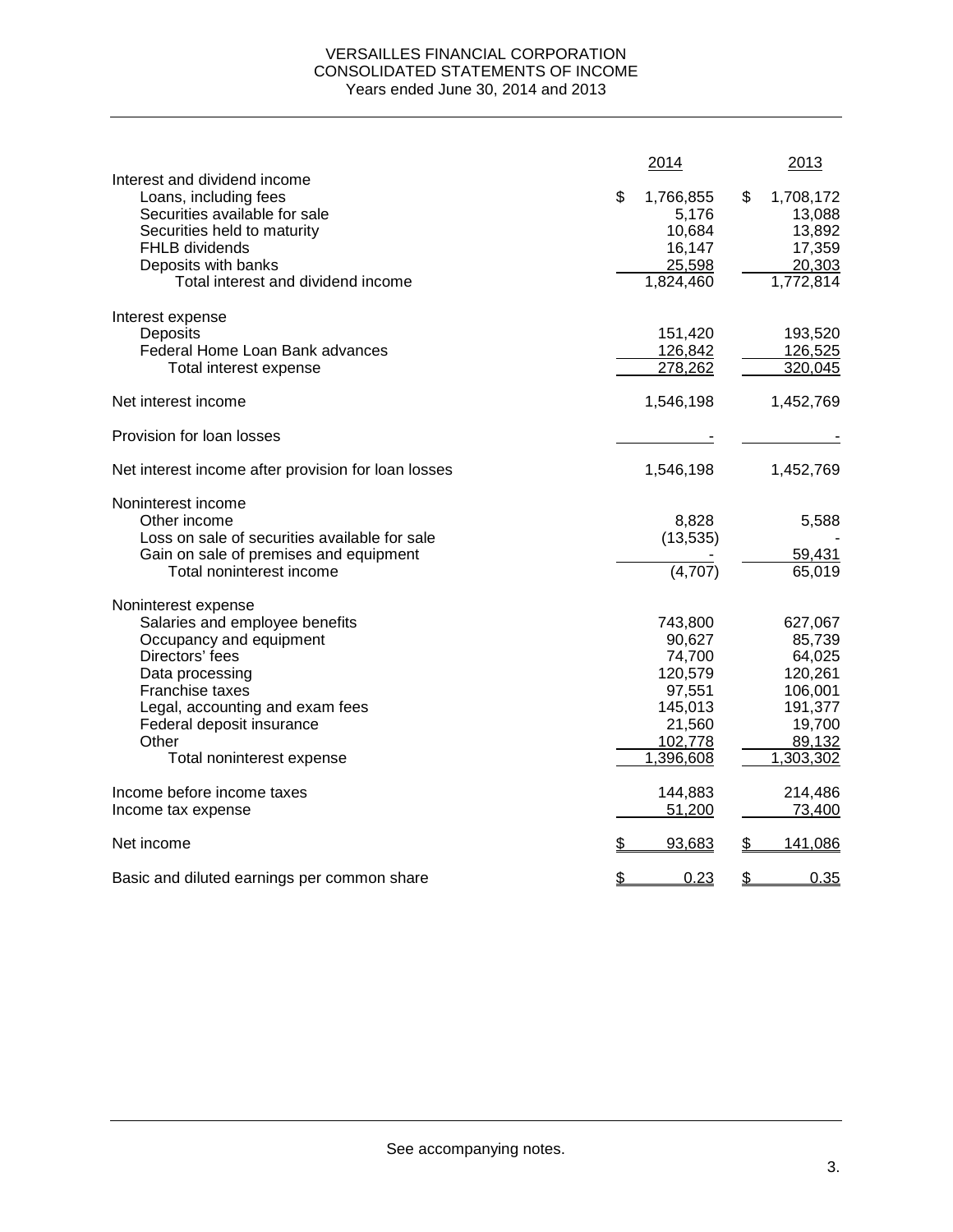#### VERSAILLES FINANCIAL CORPORATION CONSOLIDATED STATEMENTS OF COMPREHENSIVE INCOME Years ended June 30, 2014 and 2013

|                                                                                                       | 2014                 | 2013                 |
|-------------------------------------------------------------------------------------------------------|----------------------|----------------------|
| Net income                                                                                            | \$<br>93,683         | \$<br>141,086        |
| Other comprehensive income:                                                                           |                      |                      |
| Unrealized holding gains (losses) on<br>available for sale securities                                 | (2,256)              | (14, 287)            |
| Reclassification adjustments for losses<br>later recognized in income                                 | <u>13,535</u>        |                      |
| Net unrealized gains (losses) on<br>available for sale securities                                     | 11,279               | (14, 287)            |
| Tax effect<br>Net of tax amount                                                                       | (3,835)<br>7,444     | 4,858<br>(9, 429)    |
| Unrealized gains on defined benefit pension plan<br>Amortization of unrecognized net loss for defined | 95,037               | 161,493              |
| benefit pension plan<br>Amortization of prior service cost for defined                                | 26,574               | 39,629               |
| benefit pension plan<br>Net unrealized gains on defined benefit                                       | 1,608                | 2,898                |
| pension and supplemental retirement plans<br>Tax effect                                               | 123,219<br>(41, 894) | 204,020<br>(69, 366) |
| Net of tax amount                                                                                     | 81,325               | 134,654              |
| Other comprehensive income                                                                            | 88,769               | 125,225              |
| Comprehensive income                                                                                  | <u>182,452</u>       | 266,311              |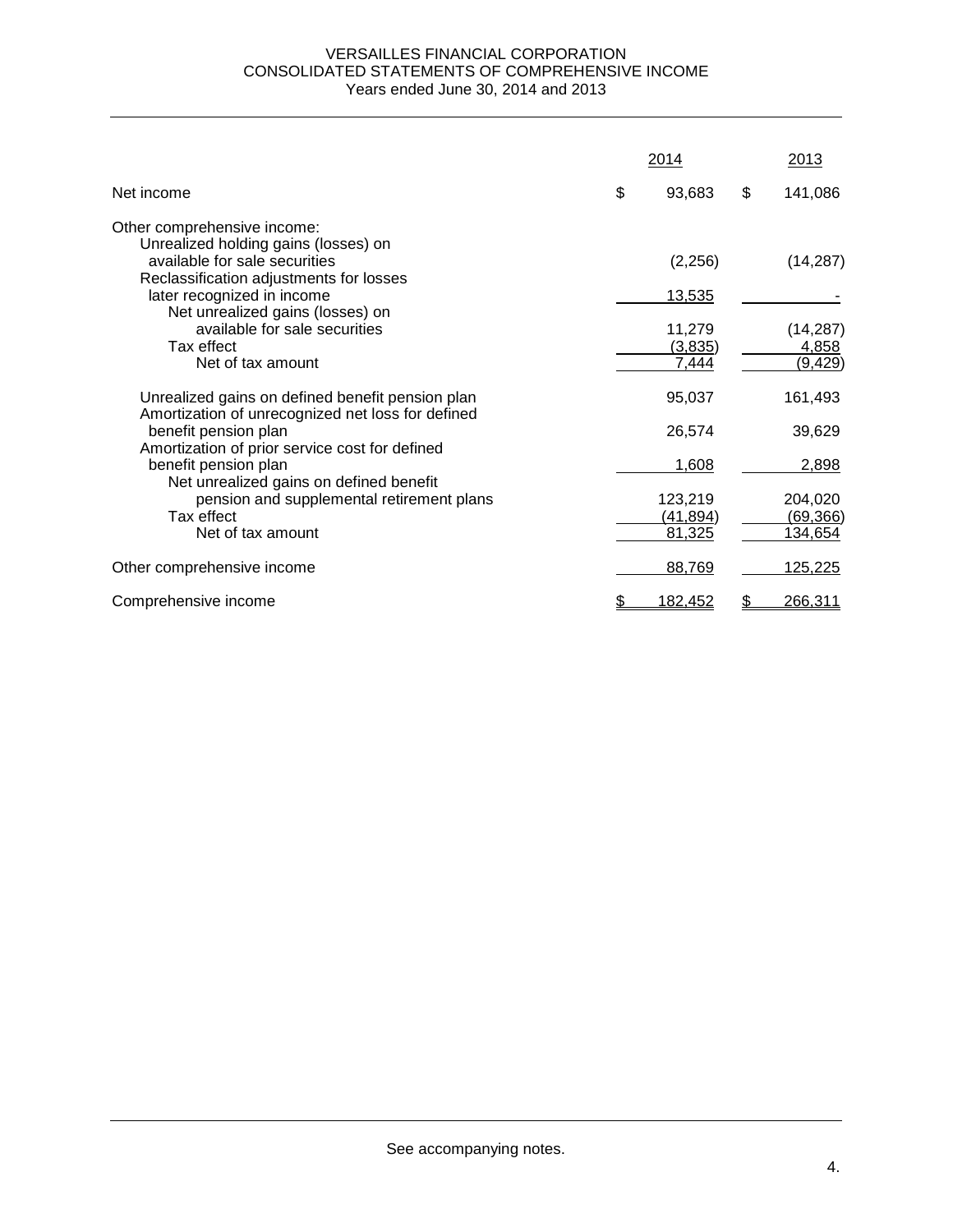#### VERSAILLES FINANCIAL CORPORATION CONSOLIDATED STATEMENTS OF CHANGES IN SHAREHOLDERS' EQUITY Years ended June 30, 2014 and 2013

|                                                                                                                                              | Common<br><b>Stock</b> | Additional<br>Paid-In<br>Capital |    | Retained<br>Earnings |      | Treasurv<br><b>Stock</b> | Unearned<br><b>ESOP</b><br>Shares | Accumulated<br>Other<br>Comprehensive<br>Income (Loss) | Total        |
|----------------------------------------------------------------------------------------------------------------------------------------------|------------------------|----------------------------------|----|----------------------|------|--------------------------|-----------------------------------|--------------------------------------------------------|--------------|
| Balance, July 1, 2012                                                                                                                        | \$<br>4.275            | \$<br>3,778,470 \$               |    | 8,321,153            | - \$ | $(354,600)$ \$           | $(299, 250)$ \$                   | $(539, 464)$ \$                                        | 10,910,584   |
| Net income                                                                                                                                   |                        |                                  |    | 141,086              |      |                          |                                   |                                                        | 141,086      |
| Other comprehensive income                                                                                                                   |                        |                                  |    |                      |      |                          |                                   | 125,225                                                | 125,225      |
| Commitment to release 1,710 ESOP common<br>shares, at fair value                                                                             |                        | 4,740                            |    |                      |      |                          | 17,100                            |                                                        | 21,840       |
| Transfer of 1,710 allocated ESOP common shares<br>subject to repurchase obligation                                                           |                        | (17, 100)                        |    |                      |      |                          |                                   |                                                        | (17, 100)    |
| Change in fair value of 5,130 allocated ESOP<br>common shares subject to repurchase obligation                                               |                        | (1, 813)                         |    |                      |      |                          |                                   |                                                        | (1, 813)     |
| Reclassification of 5,130 common shares subject<br>to repurchase obligation no longer required to be<br>reported outside of permanent equity |                        | 60.226                           |    |                      |      |                          |                                   |                                                        | 60,226       |
| Balance, June 30, 2013                                                                                                                       | 4,275                  | 3,824,523                        |    | 8,462,239            |      | (354,600)                | (282, 150)                        | (414, 239)                                             | 11,240,048   |
| Net income                                                                                                                                   |                        |                                  |    | 93,683               |      |                          |                                   |                                                        | 93,683       |
| Other comprehensive income                                                                                                                   |                        |                                  |    |                      |      |                          |                                   | 88,769                                                 | 88,769       |
| Commitment to release 1,710 ESOP common<br>shares, at fair value                                                                             |                        | 8,848                            |    |                      |      |                          | 17,100                            |                                                        | 25,948       |
| Issuance of 13,600 shares under restricted stock<br>award plan                                                                               |                        |                                  |    |                      |      |                          |                                   |                                                        |              |
| Compensation expense                                                                                                                         |                        | 54,070                           |    |                      |      |                          |                                   |                                                        | 54,070       |
| Balance, June 30, 2014                                                                                                                       | 4,275                  | \$3,887,441                      | S. | 8,555,922            | \$   | $(354,600)$ \$           | $(265,050)$ \$                    | (325, 470)                                             | \$11,502,518 |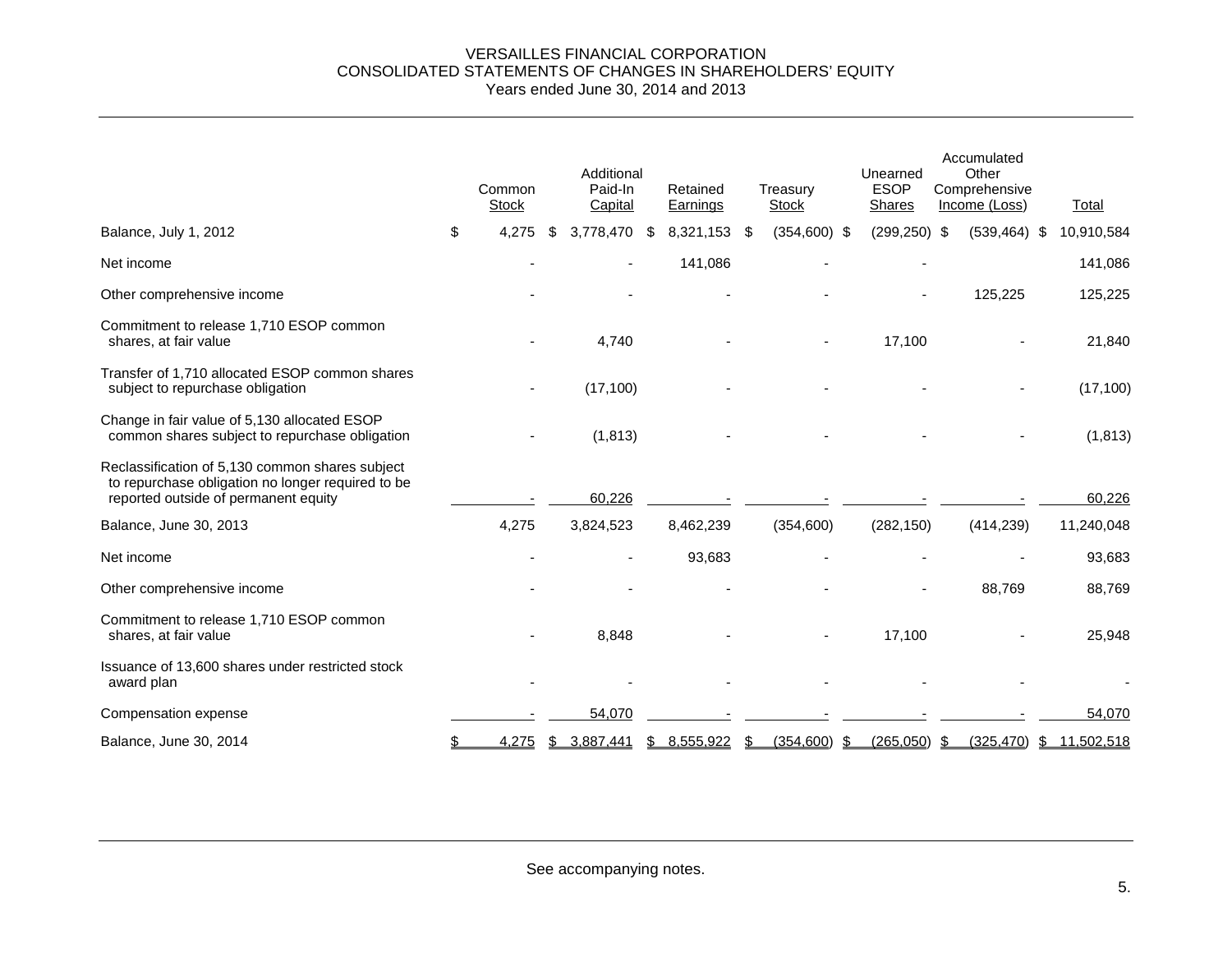### VERSAILLES FINANCIAL CORPORATION CONSOLIDATED STATEMENTS OF CASH FLOWS Years ended June 30, 2014 and 2013

|                                                                 | 2014             | 2013          |
|-----------------------------------------------------------------|------------------|---------------|
| Cash flows from operating activities                            |                  |               |
| Net income                                                      | \$<br>93,683 \$  | 141,086       |
| Adjustments to reconcile net income to                          |                  |               |
| net cash provided from operating activities                     |                  |               |
| Provision for loan losses                                       |                  |               |
| Depreciation on premises and equipment                          | 59,392           | 58,789        |
| Net premium amortization on securities                          | 375              | 365           |
| (Gain) loss on sale or disposal of premises and equipment       |                  | (59, 431)     |
| Loss on sale of securities available for sale                   | 13,535           |               |
| Compensation expense related to share based plans               | 80,018           | 21,840        |
| Deferred taxes                                                  | (64, 513)        | (10, 222)     |
| Change in:                                                      |                  |               |
| Deferred loan costs                                             | 4,205            | 15,809        |
| Accrued interest receivable                                     | (2,607)          | (20, 433)     |
| Other assets                                                    | 142,905          | (27, 199)     |
| Other liabilities                                               | 116,991          | 41,253        |
| Net cash from operating activities                              | 443,984          | 161,857       |
|                                                                 |                  |               |
| Cash flow from investing activities                             |                  |               |
| Maturities of interest bearing time deposits                    | 343,000          |               |
| Purchase of interest bearing time deposits                      |                  | (1,472,000)   |
| Proceeds from sale of securities available for sale             | 680,499          |               |
| Maturities, repayments and calls of securities held to maturity | 95,626           | 97,063        |
| Loan originations and payments, net                             | (3,224,708)      | (1, 297, 613) |
| Proceeds from sale of premises and equipment                    |                  | 71,034        |
| Property and equipment purchases                                | (18, 836)        | (27, 965)     |
| Net cash used in investing activities                           | (2, 124, 419)    | (2,629,481)   |
| Cash flow from financing activities                             |                  |               |
| Net change in deposits                                          | 2,686,079        | 3,185,226     |
| Proceeds from FHLB advances                                     | 2,000,000        |               |
| Repayments of FHLB advances                                     | (1,000,000)      |               |
| Net cash used in financing activities                           | 3,686,079        | 3,185,226     |
|                                                                 |                  |               |
| Net change in cash and cash equivalents                         | 2,005,644        | 717,602       |
| Cash and cash equivalents, beginning of period                  | 5,659,517        | 4,941,915     |
| Cash and cash equivalents at end of period                      | \$7,665,161      | \$5,659,517   |
|                                                                 |                  |               |
| Cash paid during the year for                                   |                  |               |
| Interest                                                        | \$<br>285,585 \$ | 328,681       |
| Income taxes paid (refunded)                                    | (16, 667)        | 128,418       |
| Supplemental noncash disclosures                                |                  |               |
| Transfers from Common stock in ESOP subject to                  |                  |               |
| repurchase obligation to Additional paid-in capital             | \$               | \$<br>60,226  |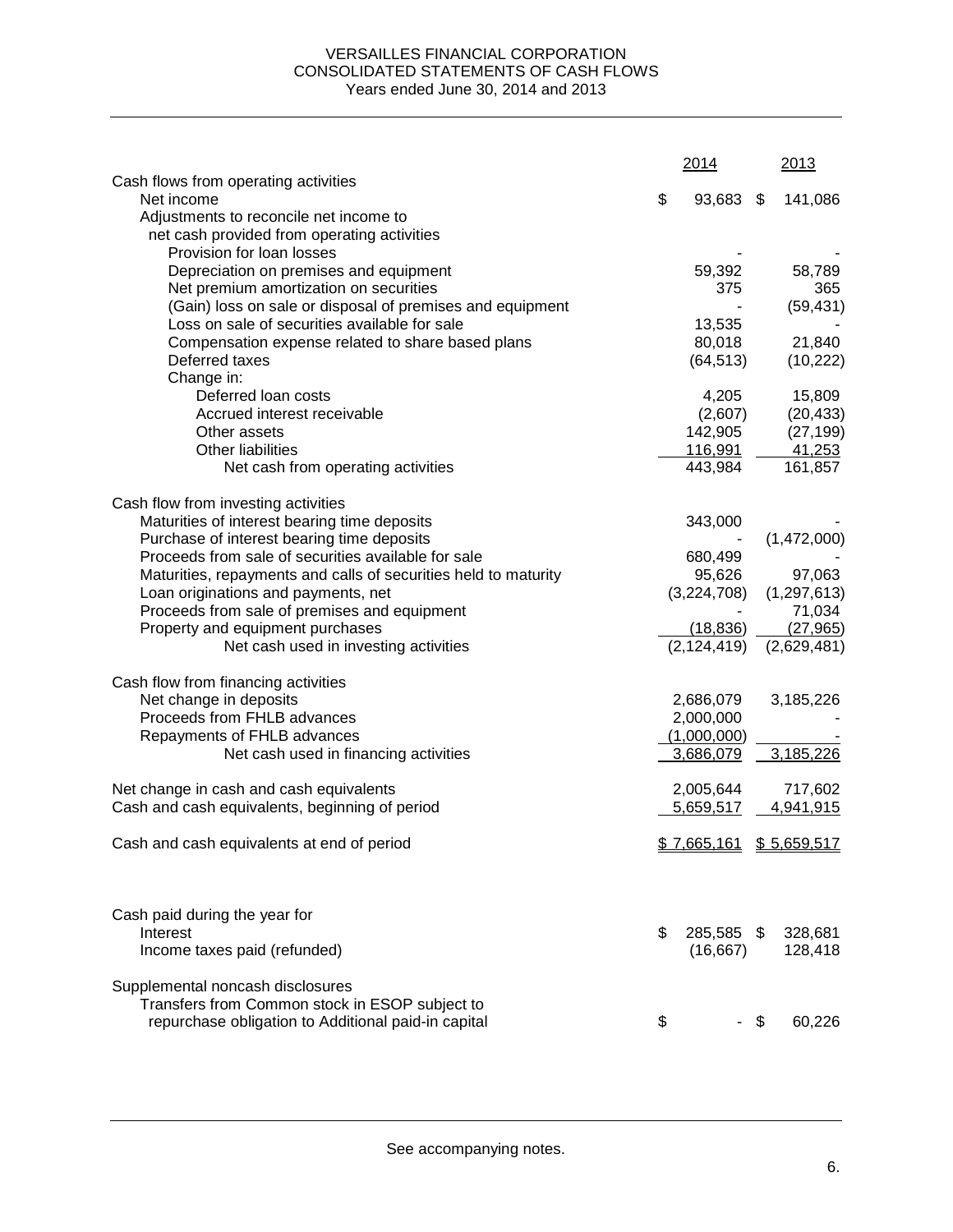### **NOTE 1 – SUMMARY OF SIGNIFICANT ACCOUNTING POLICIES**

Basis of Presentation: The accompanying consolidated financial statements include the accounts of Versailles Financial Corporation ("Versailles") and its wholly owned subsidiary, Versailles Savings and Loan Company ("Association"). Versailles and its subsidiary are collectively referred to as the ("Company"). All material intercompany transactions have been eliminated.

On January 14, 2013, the Company filed a Form 15 with the Securities and Exchange Commission ("SEC") to deregister its common stock under Section 12(g) of the Securities Exchange Act of 1934, as amended, ("deregistration"). The Company successfully deregistered from the SEC on that date.

Nature of Operations: Versailles is a thrift holding company incorporated under the laws of the state of Maryland that owns all the outstanding shares of common stock of the Association. The Association is an Ohio chartered savings and loan company engaged primarily in the business of making residential mortgage loans and accepting checking account, passbook savings, statement savings and time deposits. Its operations are conducted through its only office located in Versailles, Ohio. Accordingly, all of its operations are reported in one segment, banking. The Company primarily grants one- to four-family residential loans to customers located in Darke and the western half of Shelby counties. This area is strongly influenced by agriculture, but there is also a substantial manufacturing base. Substantially all loans are secured by specific items of collateral including business assets, consumer assets and commercial and residential real estate. There are no significant concentrations of loans to any one industry or customer. However, the customers' ability to repay their loans is dependent on the real estate and general economic conditions in the area.

Subsequent Events: The Company has evaluated subsequent events for recognition and disclosure through September 26, 2014, which is the date the financial statements were available to be issued.

Use of Estimates: To prepare financial statements in conformity with generally accepted accounting principles in the United States of America, management makes estimates and assumptions based on available information. These estimates and assumptions affect the amounts reported in the financial statements and the disclosures provided, and actual results could differ. The allowance for loan losses and fair values of certain financial instruments are particularly subject to change.

Cash Flows: Cash and cash equivalents include cash and due from financial institutions and overnight deposits. Net cash flows are reported for customer loan and deposit transactions and advances from the Federal Home Loan Bank with original maturities of 90 days or less.

Interest-bearing Time Deposits in Other Financial Institutions: Interest-bearing deposits in other financial institutions have original maturities of greater than 90 days and are carried at cost. Scheduled maturities of interest-bearing time deposits in other financial institutions were as follows:

| Year ended June 30, 2015 |      | 490,000   |
|--------------------------|------|-----------|
|                          | 2016 | 490,000   |
|                          | 2017 | 735,000   |
|                          | 2018 | 247,000   |
|                          |      |           |
|                          |      | 1,962,000 |

Securities: Debt securities are classified as held to maturity and carried at amortized cost when management has the positive intent and ability to hold them to maturity. Debt securities are classified as available for sale when they might be sold before maturity. Equity securities with readily determinable fair values are classified as available for sale. Securities available for sale are carried at fair value, with unrealized holding gains and losses reported in other comprehensive income, net of tax.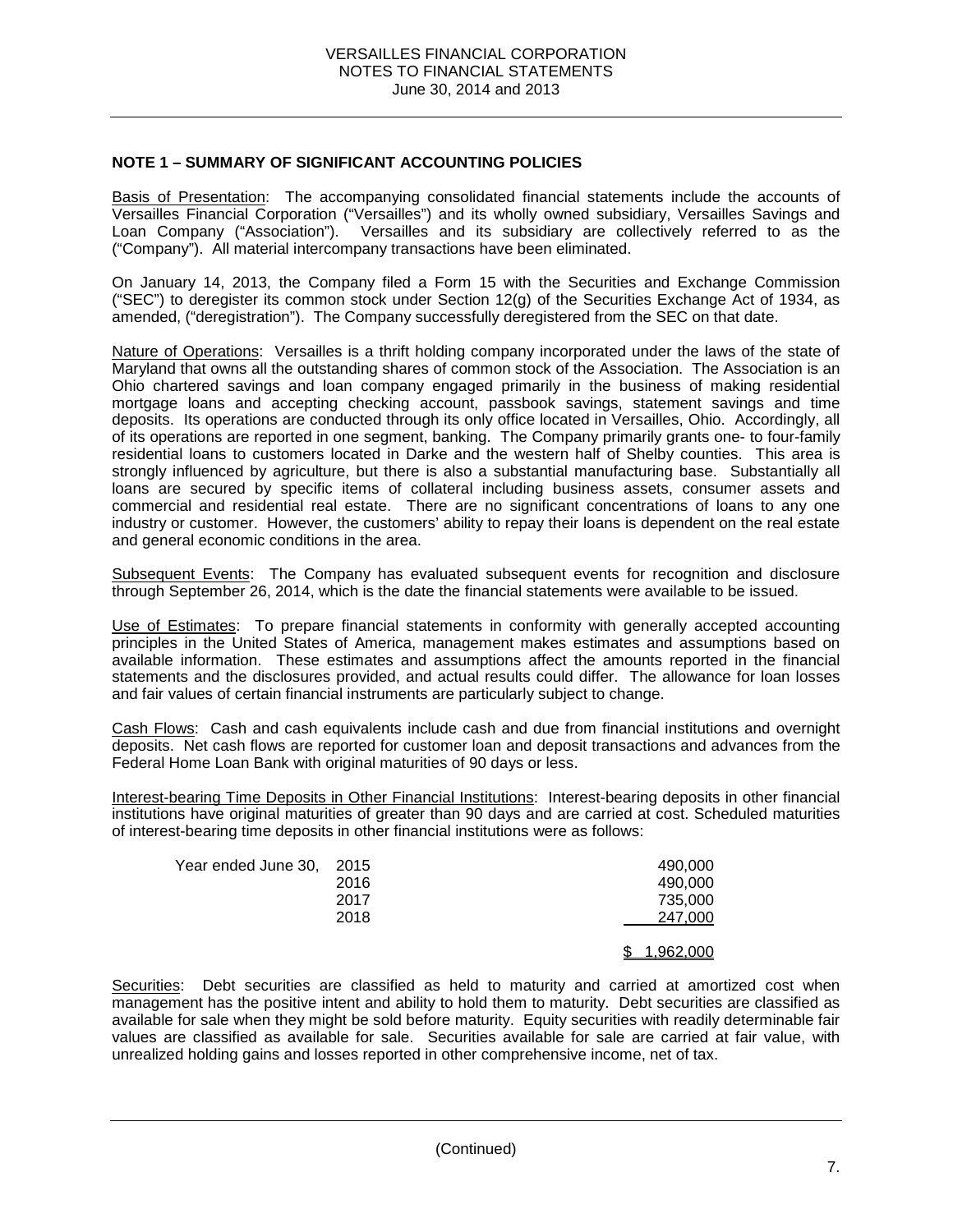## **NOTE 1 – SUMMARY OF SIGNIFICANT ACCOUNTING POLICIES** (Continued)

Interest income includes amortization of purchase premiums and discounts. Premiums and discounts on securities are amortized on the level-yield method without anticipating prepayments, except for mortgage backed securities where prepayments are anticipated. Gains and losses on sales are recorded on the trade date and determined using the specific identification method.

Management evaluates securities for other-than-temporary impairment ("OTTI") on at least a quarterly basis, and more frequently when economic or market conditions warrant such an evaluation. For securities in an unrealized loss position, management considers the extent and duration of the unrealized loss, and the financial condition and near-term prospects of the issuer. Management also assesses whether it intends to sell, or it is more likely than not that it will be required to sell, a security in an unrealized loss position before recovery of its amortized cost basis. If either of the criteria regarding intent or requirement to sell is met, the entire difference between amortized cost and fair value is recognized as impairment through earnings. For debt securities that do not meet the aforementioned criteria, the amount of impairment is split into two components as follows: 1) OTTI related to credit loss, which must be recognized in the income statement and 2) OTTI related to other factors, which is recognized in other comprehensive income. The credit loss is defined as the difference between the present value of the cash flows expected to be collected and the amortized cost basis. For equity securities, the entire amount of impairment is recognized through earnings.

Federal Home Loan Bank (FHLB) Stock: The Association is a member of the FHLB system. Members are required to own a certain amount of stock based on the level of borrowings and other factors, and may invest in additional amounts. FHLB stock is carried at cost, classified as a restricted security, and periodically evaluated for impairment based on ultimate recovery of par value. Both cash and stock dividends are reported as income.

Loans: Loans that management has the intent and ability to hold for the foreseeable future or until maturity or payoff are reported at the principal balance outstanding, net of deferred loan fees and costs, and an allowance for loan losses. Interest income is accrued on the unpaid principal balance. Loan origination fees, net of certain direct origination costs, are deferred and recognized in interest income using the level-yield method without anticipation prepayments.

Interest income on loans is discontinued at the time the loan is 90 days delinquent unless the credit is well-secured and in process of collection. Past due status is based on the contractual terms of the loan. In all cases, loans are placed on nonaccrual or charged-off at an earlier date if collection of principal or interest is considered doubtful. Nonaccrual loans and loans past due 90 days still on accrual include both smaller balance homogeneous loans that are collectively evaluated for impairment and individually classified impaired loans.

All interest accrued but not received for loans placed on nonaccrual are reversed against interest income. Interest received on such loans is accounted for on the cash-basis or cost-recovery method, until qualifying for return to accrual. Loans are returned to accrual status when all the principal and interest amounts contractually due are brought current and future payments are reasonably assured.

Allowance for Loan Losses: The allowance for loan losses is a valuation allowance for probable incurred credit losses. Loan losses are charged against the allowance when management believes the uncollectibility of a loan balance is confirmed. Subsequent recoveries, if any, are credited to the allowance. Management estimates the allowance balance required using past loan loss experience, the nature and volume of the portfolio, information about specific borrower situations and estimated collateral values, economic conditions and other factors. Allocations of the allowance may be made for specific loans, but the entire allowance is available for any loan that, in management's judgment, should be charged-off.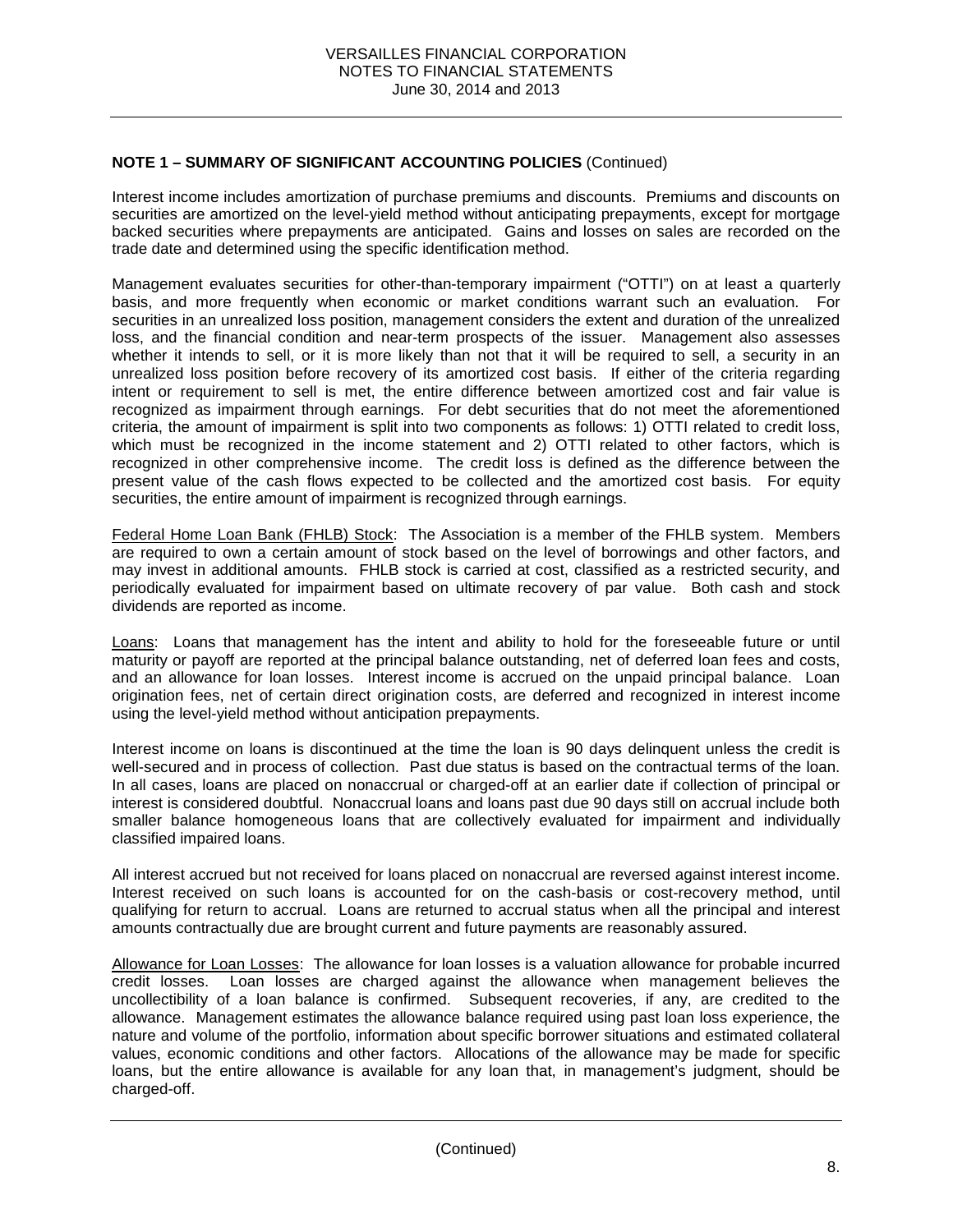# **NOTE 1 – SUMMARY OF SIGNIFICANT ACCOUNTING POLICIES** (Continued)

The allowance consists of specific and general components. The specific component relates to loans that are individually classified as impaired.

A loan is impaired when, based on current information and events, it is probable that the Company will be unable to collect all amounts due according to the contractual terms of the loan agreement. Loans, for which the terms have been modified in a manner representing a concession, and for which the borrower is experiencing financial difficulties, are considered troubled debt restructurings and classified as impaired.

Factors considered by management in determining impairment include payment status, collateral value, and the probability of collecting scheduled principal and interest payments when due. Loans that experience insignificant payment delays and payment shortfalls generally are not classified as impaired. Management determines the significance of payment delays and payment shortfalls on case-by-case basis, taking into consideration all of the circumstances surrounding the loan and the borrower, including the length of the delay, the reasons for the delay, the borrower's prior payment record, and the amount of the shortfall in relation to the principal and interest owed.

Commercial and commercial real estate loans are individually evaluated for impairment. If a loan is impaired, a portion of the allowance is allocated so that the loan is reported, net, at the present value of estimated future cash flows using the loan's effective rate or at the fair value of collateral if repayment is expected solely from the collateral. Large groups of smaller balance homogeneous loans, such as consumer and residential real estate loans, are collectively evaluated for impairment, and accordingly, they are not separately identified for impairment disclosures.

Troubled debt restructurings are separately identified for impairment disclosures and are measured at the present value of estimated future cash flows using the loan's effective rate at inception. If a troubled debt restructuring is considered to be a collateral dependent loan, the loan is reported, net, at the fair value of the collateral. For troubled debt restructurings that subsequently default, the Company determines the amount of reserve in accordance with the accounting policy for the allowance for loan losses.

The general component covers non-impaired loans and is based on historical loss experience adjusted for current factors. The historical loss experience is determined by portfolio segment and is based on the actual loss history experienced by the Company over the most recent thirty-six months. This actual loss experience is supplemented with other economic factors based on the risks present for each portfolio segment. These economic factors include consideration of the following: levels of and trends in delinquencies and impaired loans; levels of and trends in charge-offs and recoveries; trends in volume and terms of loans; effects of any changes in risk selection and underwriting standards; other changes in lending policies, procedures, and practices; experience, ability, and depth of lending management and other relevant staff; national and local economic trends and conditions; industry conditions; and effects of changes in credit concentrations. The following portfolio segments have been identified: 1-4 family real estate, commercial real estate, commercial and consumer.

*1-4 Family real estate*:1-4 family mortgage loans represent loans to consumers for the purchase, refinance or improvement of a residence. Real estate market values at the time of origination directly affect the amount of credit extended and, in the event of default, subsequent changes in these values may impact the severity of losses. Factors considered by management include unemployment levels, credit history and real estate values in the Company's market area.

*Commercial real estate*:Non-residential and multi-family loans are subject to underwriting standards and processes similar to commercial loans. These loans are viewed as cash flow loans and the repayment of these loans is largely dependent on the successful operation of the farm, business or property. Loan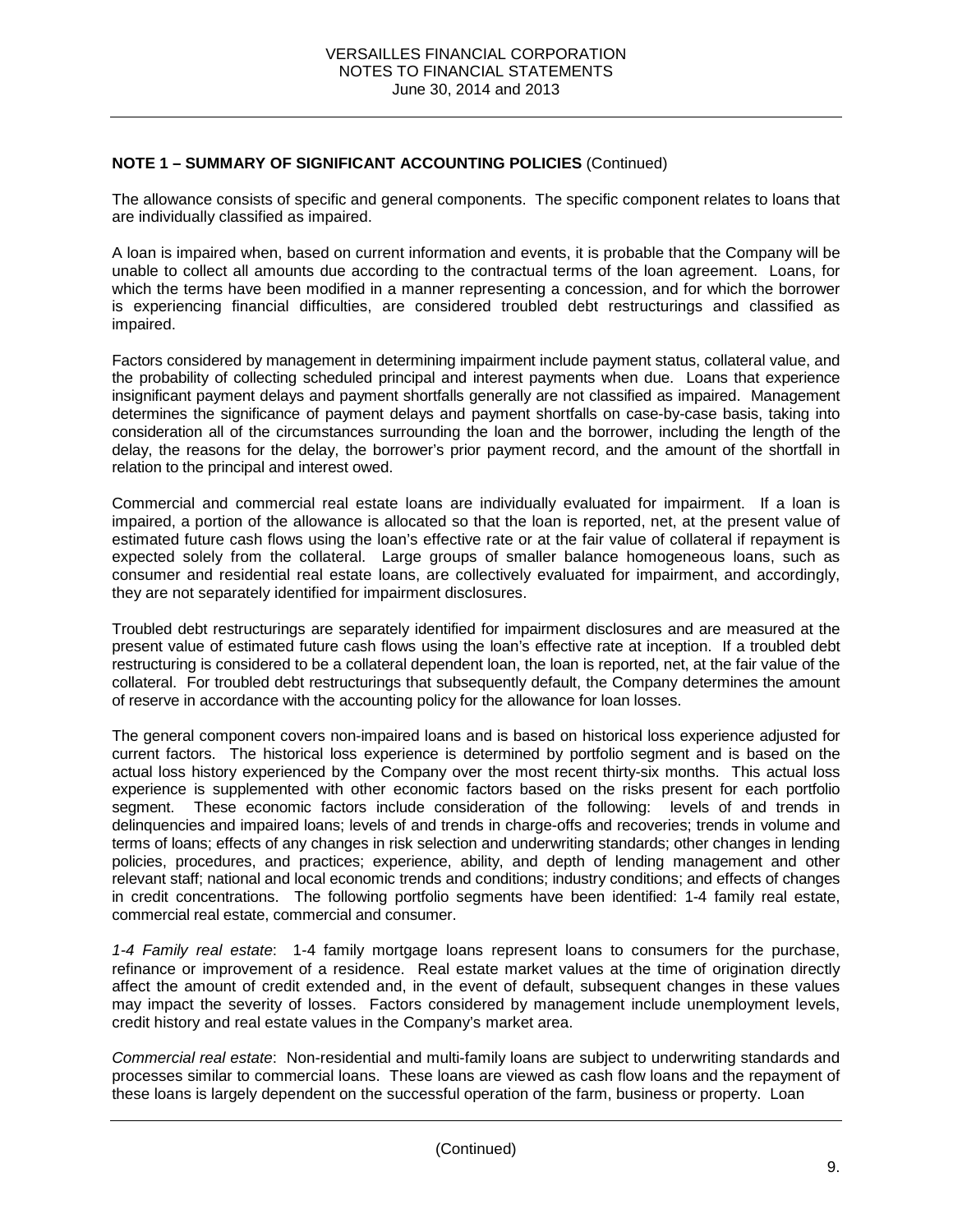### **NOTE 1 – SUMMARY OF SIGNIFICANT ACCOUNTING POLICIES** (Continued)

performance may be adversely affected by factors impacting the general economy or conditions specific to the real estate market such as geographic location and property types. Management specifically considers real estate values, credit history, unemployment levels, crop prices and yields.

*Commercial*: Commercial credit is extended to commercial customers for use in normal business operations to finance working capital needs, equipment purchases, or other projects. The majority of these borrowers are customer's doing business in the Company's primary market area. These loans are generally underwritten individually and secured with the assets of the company and the personal guarantee of the business owners. Commercial business loans are made based primarily on the borrower's ability to make repayment from the historical and projected cash flow of the borrower's business and the underlying collateral provided by the borrower. Management specifically considers unemployment, credit history and the nature of the business.

*Consumer*: Consumer loans are primarily comprised of secured loans including automobile loans, loans on deposit accounts, home improvement loans and to a lesser extent, unsecured personal loans. These loans are underwritten based on several factors including debt-to-income, type of collateral and loan to value, credit history and relationship with the borrower. Unemployment rates are specifically considered by management

Premises and Equipment: Land is carried at cost. Premises and equipment are reported at cost less accumulated depreciation. Depreciation is computed on both the straight-line and accelerated methods over the estimated useful lives of the assets. Building and improvements have useful lives ranging from five to forty years. Furniture and equipment have useful lives ranging from five to ten years.

Foreclosed Assets: Assets acquired through or instead of loan foreclosure are initially recorded at fair value less costs to sell when acquired, establishing a new cost basis. These assets are subsequently accounted for at lower of cost or fair value less estimated costs to sell. If fair value declines subsequent to foreclosure, a valuation allowance is recorded through expense. Operating costs after acquisition are expensed.

Earnings Per Common Share: Basic earnings per common share is net income divided by the weighted average number of common shares outstanding during the period. Employee Stock Ownership Plan shares are considered outstanding for this calculation unless unearned. All outstanding unvested share-based payment awards that contain rights to nonforfeitable dividends are considered participating securities for this calculation.

The Company established a Rabbi Trust and participants in the Association's deferred compensation and supplemental retirement plans could elect to use all or some of the amounts in their accounts to purchase shares in the Company's mutual to stock conversion. These shares are held in the trust and the obligation under the deferred compensation and supplemental retirement plans will be settled with these shares. As such, the shares are carried as treasury stock in the consolidated balance sheet and the shares are considered outstanding for the purpose of calculating earnings per share.

Employee Stock Ownership Plan: The cost of shares issued to the Employee Stock Ownership Plan ("ESOP"), but not yet allocated to participants, is shown as a reduction of shareholders' equity. Compensation expense is based on the market price of shares as they are committed to be released to participant accounts. Dividends on allocated ESOP shares reduce retained earnings. Dividends on unearned ESOP shares reduce debt and accrued interest.

Retirement Plans: Pension expense is the net of service and interest cost, return on plan assets and amortization of gains and losses not immediately recognized. Employee 401(k) and profit sharing plan expense is the amount of matching contributions. Deferred compensation and supplemental retirement plan expense allocates the benefits over years of service.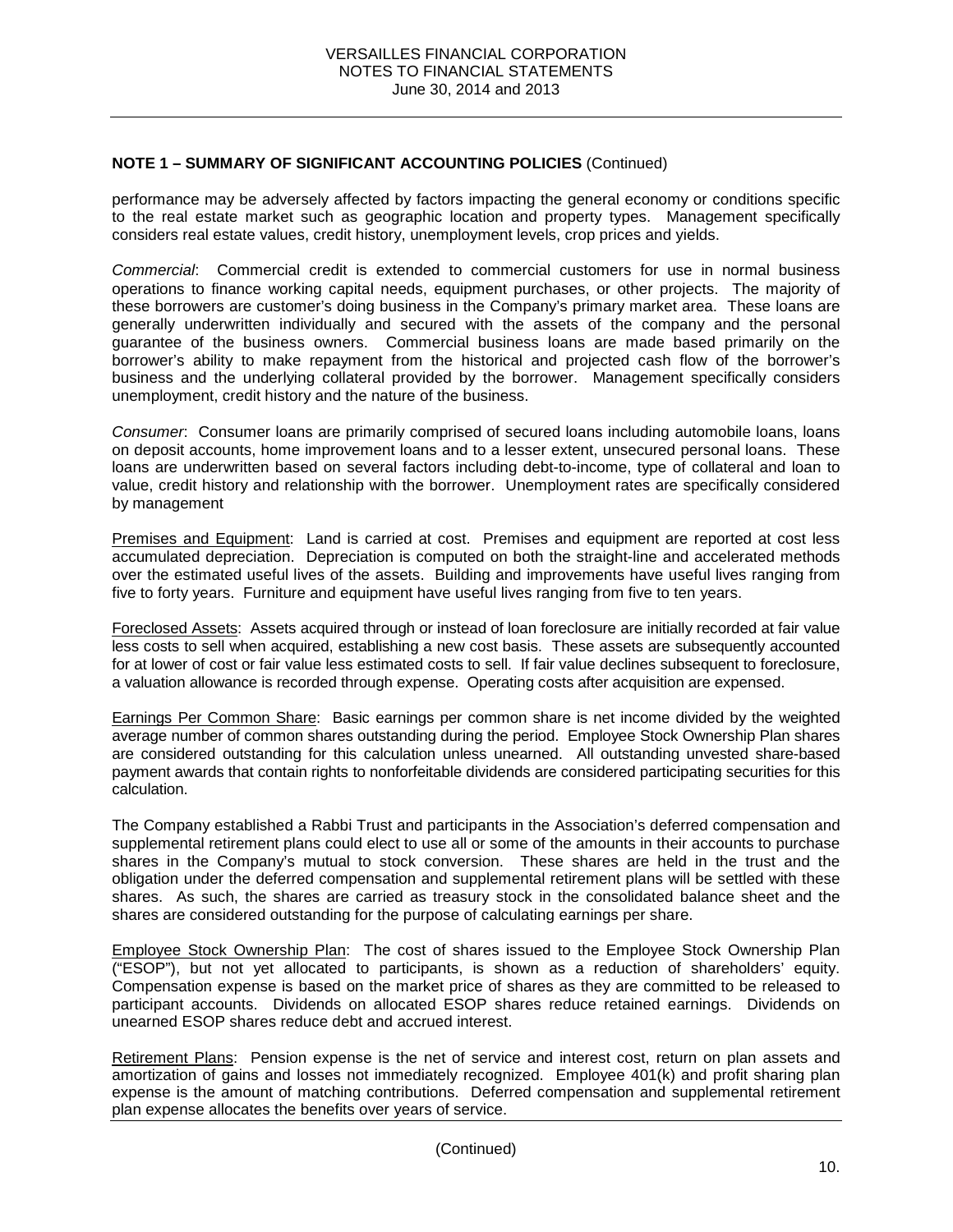### **NOTE 1 - SUMMARY OF SIGNIFICANT ACCOUNTING POLICIES** (Continued)

Stock-Based Compensation: Compensation cost is recognized for restricted stock awards issued to directors and officers based on the fair value of these awards at the date of grant, which is the market price of the Company's common stock at the date of grant.

Compensation cost is recognized over the required service period, generally defined as the vesting period. For awards with graded vesting, compensation cost is recognized on a straight-line basis over each requisite service period.

Income Taxes: Income tax expense is the total of the current year income due or refundable and the change in deferred tax assets and liabilities. Deferred tax assets and liabilities are the expected future tax amounts for the temporary differences between the carrying amounts and tax bases of assets and liabilities, computed using enacted tax rates. A valuation allowance, if needed, reduces deferred tax assets to the amount expected to be realized.

A tax position is recognized as a benefit only if it is "more likely than not" that the tax position would be sustained in a tax examination, with a tax examination being presumed to occur. The amount recognized is the largest amount of tax benefit that is greater than 50% likely of being realized on examination. For tax positions not meeting the "more likely than not" test, no tax benefit is recorded.

The Company recognizes interest and/or penalties related to income tax matters in income tax expense.

Loan Commitments and Related Financial Instruments: Financial instruments include off-balance sheet credit instruments, such as commitments to make loans, issued to meet customer financing needs. The face amount for these items represents the exposure to loss, before considering customer collateral or ability to repay. Such financial instruments are recorded when they are funded.

Comprehensive Income: Comprehensive income consists of net income and other comprehensive income. Other comprehensive income includes the net of tax impact of unrealized gains and losses on securities available for sale and changes in the funded status of the defined benefit pension plan which are also recognized as separate components of equity, net of tax.

Loss Contingencies: Loss contingencies, including claims and legal actions arising in the ordinary course of business, are recorded as liabilities when the likelihood of loss is probable and an amount or range of loss can be reasonably estimated. Management does not believe there now are such matters that will have a material effect on the financial statements.

Fair Value of Financial Instruments: Fair values of financial instruments are estimated using relevant market information and other assumptions, as more fully disclosed in a separate note. Fair value estimates involve uncertainties and matters of significant judgment regarding interest rates, credit risk, prepayments, and other factors, especially in the absence of broad markets for particular items. Changes in assumptions or in market conditions could significantly affect the estimates.

Reclassifications: Some items in prior financial statements have been reclassified to conform to the current presentation. Reclassifications had no effect on prior year net income or shareholders' equity.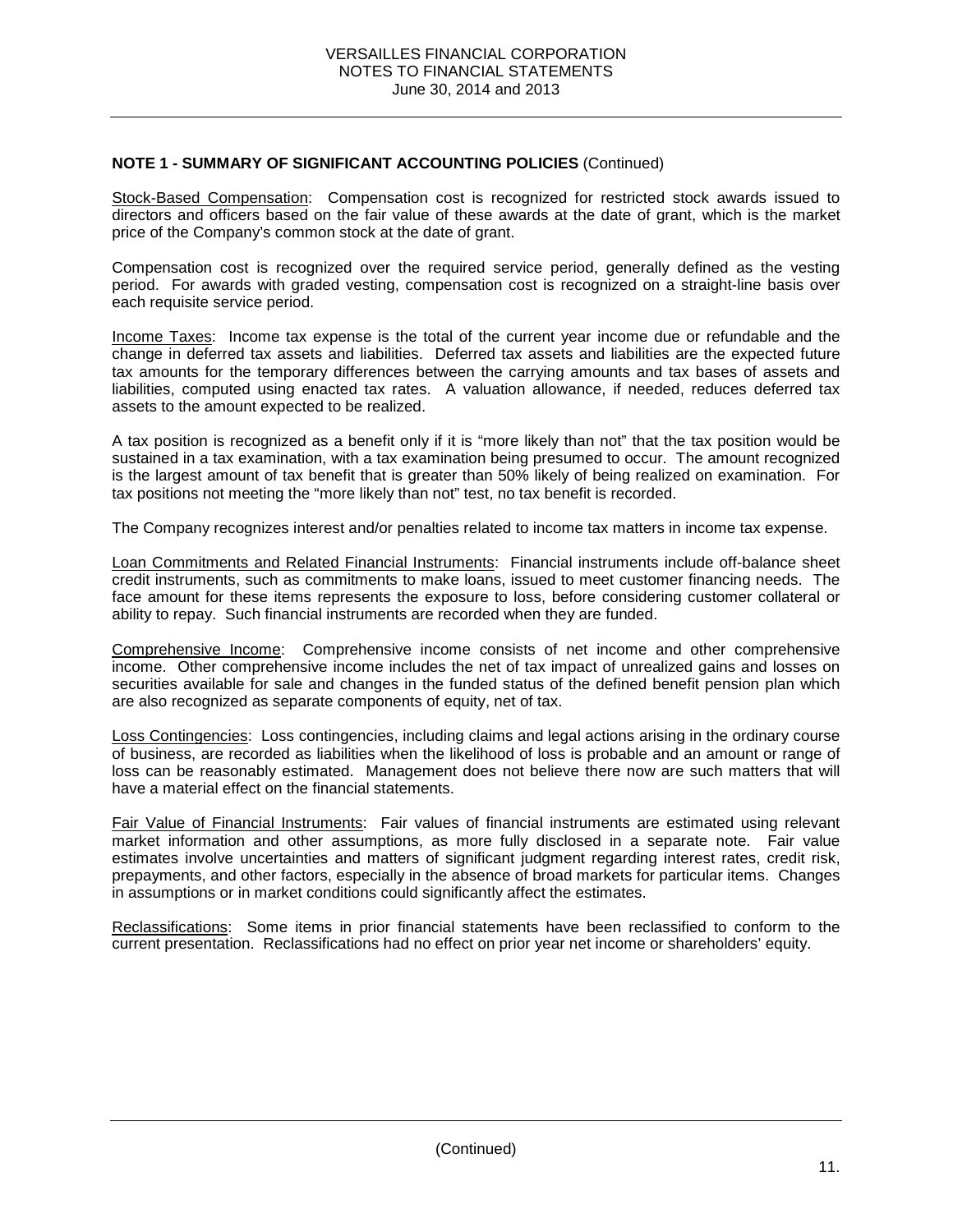### **NOTE 2 - SECURITIES**

The amortized cost and fair value of available-for-sale securities and the related gross unrealized gains and losses recognized in accumulated other comprehensive income (loss) were as follows. The Company had no available for sale securities at June 30, 2014.

|                              | 2013              |                              |                               |               |  |  |  |  |
|------------------------------|-------------------|------------------------------|-------------------------------|---------------|--|--|--|--|
|                              | Amortized<br>Cost | Gross<br>Unrealized<br>Gains | Gross<br>Unrealized<br>Losses | Fair<br>Value |  |  |  |  |
| AMF Short US Government Fund | 694.034           |                              | 11.279)                       | 682,755       |  |  |  |  |

Proceeds from the sale of available-for-sale securities were \$680,499 during the year ended June 30, 2014. The gross loss recognized on the sale was 13,535.

There were no sales of available-for-sale securities during the years ended June 30, 2013.

The carrying amount, unrecognized gains and losses, and fair value of securities held to maturity were as follows.

|                                                               |               |              | 2014 |              |               |
|---------------------------------------------------------------|---------------|--------------|------|--------------|---------------|
|                                                               |               | Gross        |      | Gross        |               |
|                                                               | Carrying      | Unrecognized |      | Unrecognized | Fair          |
|                                                               | Amount        | Gains        |      | Losses       | Value         |
| Government sponsored entities<br>residential mortgage-backed: |               |              |      |              |               |
| <b>FHLMC</b>                                                  | \$<br>206,835 | \$<br>9,753  | \$   |              | \$<br>216,588 |
| <b>GNMA</b>                                                   | 60,009        | 2,253        |      |              | 62,262        |
| <b>FNMA</b>                                                   | 83,752        | 5,311        |      |              | 89,063        |
|                                                               | 350,596       | \$<br>17,317 | \$   |              | 367,913       |
|                                                               |               |              | 2013 |              |               |
|                                                               |               | Gross        |      | Gross        |               |
|                                                               | Carrying      | Unrecognized |      | Unrecognized | Fair          |
|                                                               | Amount        | Gains        |      | Losses       | Value         |
| Government sponsored entities<br>residential mortgage-backed: |               |              |      |              |               |
| <b>FHLMC</b>                                                  | \$<br>255,507 | \$<br>15,948 | \$   |              | \$<br>271,455 |
| <b>GNMA</b>                                                   | 73,968        | 3,284        |      |              | 77,252        |
| <b>FNMA</b>                                                   | 117,122       | 7,214        |      |              | 124,336       |
|                                                               | 446,597       | 26,446       |      |              | 473,043       |

Securities of the Company are not due at a single maturity date, thus they are not presented by contractual maturity.

At June 30, 2014 and June 30, 2013, there were no holdings of securities of any one issuer in an amount greater than 10% of shareholders' equity.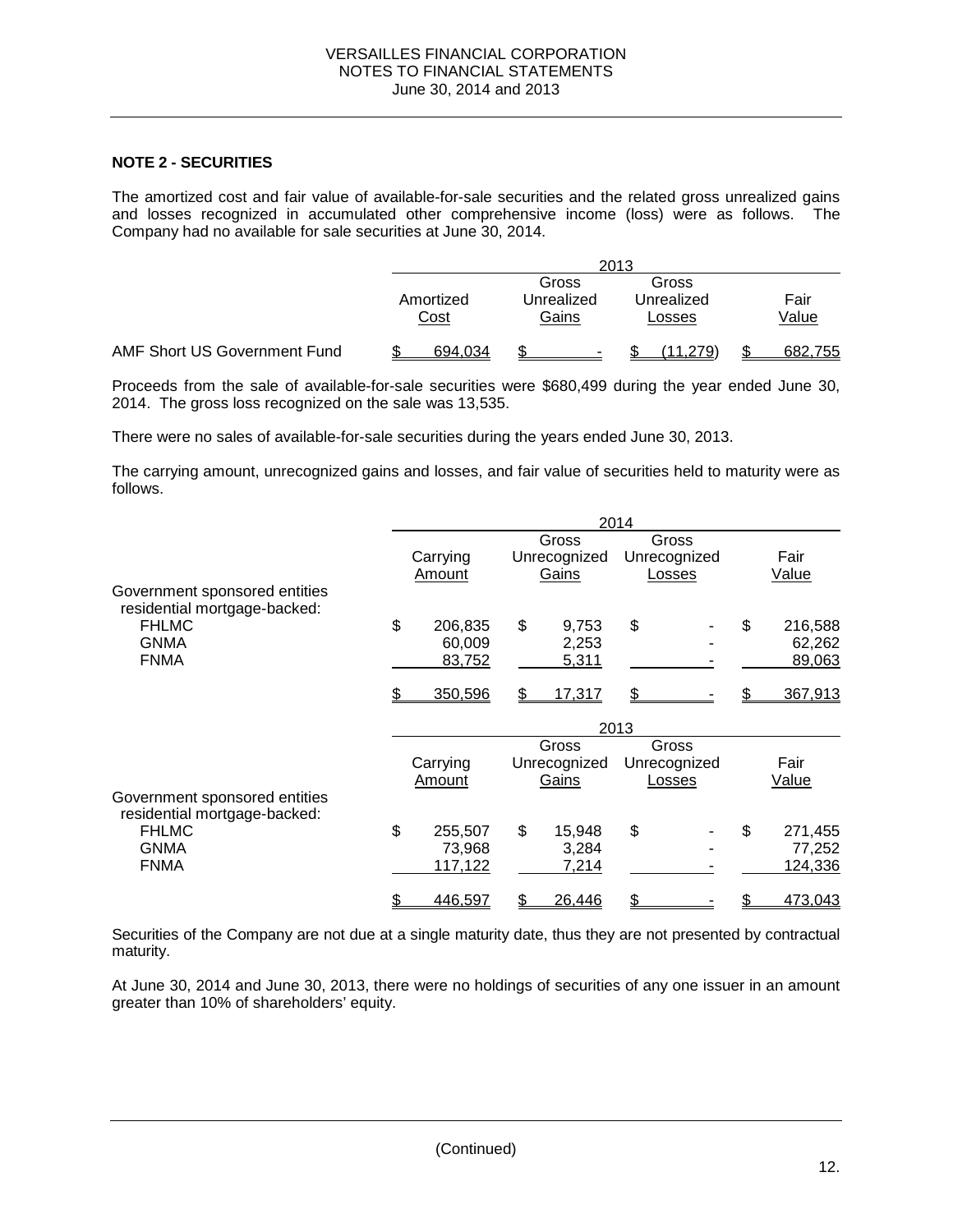## **NOTE 3 - LOANS**

Loans at year-end were as follows:

|                           | 2014             | 2013             |
|---------------------------|------------------|------------------|
| 1-4 family real estate    | 28,508,674<br>\$ | 25,774,869<br>\$ |
| Commercial real estate:   |                  |                  |
| <b>Business</b>           | 2,858,922        | 2,570,139        |
| Agricultural              | 5,247,950        | 5,865,923        |
| Multi-family              | 79.175           | 81,159           |
| Commercial                | 1,636,098        | 1,072,738        |
| Consumer:                 |                  |                  |
| Auto                      | 621,379          | 547,045          |
| Other secured             | 796,187          | 493,607          |
| Unsecured                 | 477,799          | 595,996          |
| Total loans               | 40,226,184       | 37,001,476       |
| Deferred loan costs       | 20,906           | 25,111           |
| Allowance for loan losses | (255,432)        | (255,432)        |
|                           | 39,991,658       | 36,771,155<br>\$ |

Loans to principal officers, directors, and their affiliates during fiscal 2014 and 2013 were as follows.

|                                                                                                         |   | 2014                             | 2013                            |
|---------------------------------------------------------------------------------------------------------|---|----------------------------------|---------------------------------|
| Beginning balance<br>Additions<br>Effect of changes in the composition of related parties<br>Repayments | S | 368,250<br>255,000<br>(196, 956) | 388,182<br>145,000<br>(164,932) |
| Ending balance                                                                                          |   | 426.294                          | 368,250                         |

The following table presents the activity in the allowance for loan losses by portfolio segment for the years ended June 30, 2014 and 2013:

|                        | Allowance<br>at June 30,<br>2013 | Provision<br>for Loan<br>Losses | Loans<br>Charged-off | Recoveries | Allowance<br>at June 30,<br>2014 |
|------------------------|----------------------------------|---------------------------------|----------------------|------------|----------------------------------|
| 1-4 family real estate | \$199,370                        | 8.926<br>S                      | \$                   | S          | \$208,296                        |
| Commercial real estate | 30,757                           | (13,621)                        |                      |            | 17.136                           |
| Commercial             | 7,698                            | 2.579                           |                      |            | 10.277                           |
| Consumer               | 9,788                            | 2,116                           |                      | -          | 11.904                           |
| Unallocated            | 7,819                            |                                 |                      |            | 7,819                            |
| Total                  | \$255,432                        |                                 |                      |            | \$255,432                        |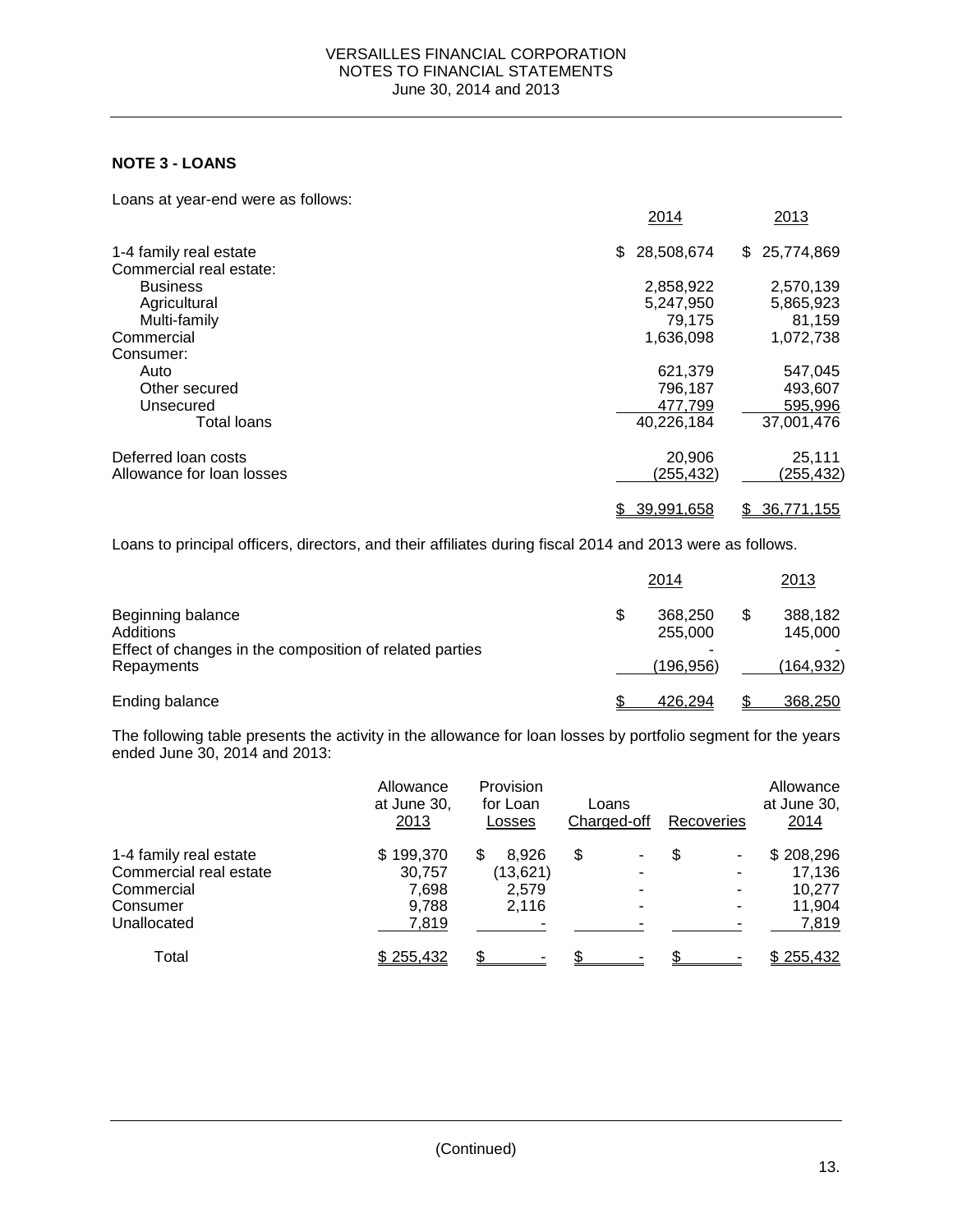# **NOTE 3 – LOANS** (Continued)

|                        | Allowance<br>at June 30,<br>2012 | Provision<br>for Loan<br>Losses | Loans<br>Charged-off | Recoveries | Allowance<br>at June 30,<br>2013 |
|------------------------|----------------------------------|---------------------------------|----------------------|------------|----------------------------------|
| 1-4 family real estate | \$226,960                        | (27, 590)                       | \$                   | \$         | \$199,370                        |
| Commercial real estate | 15,045                           | 15.712                          | -                    |            | 30,757                           |
| Commercial             | 1.599                            | 6,099                           |                      |            | 7,698                            |
| Consumer               | 4.009                            | 5,779                           |                      |            | 9,788                            |
| Unallocated            | 7,819                            |                                 |                      |            | 7,819                            |
| Total                  | \$255,432                        |                                 |                      |            | \$255,432                        |

The following table presents the balance in the allowance for loan losses and the recorded investment in loans by portfolio segment and based on impairment method as of June 30, 2014 and 2013:

|                        | Allowance for Loan Losses        |      |           |     | Recorded Investment in Loans |              |  |              |                               |
|------------------------|----------------------------------|------|-----------|-----|------------------------------|--------------|--|--------------|-------------------------------|
|                        | <b>Individually Collectively</b> |      |           |     | Total                        | Individually |  | Collectively | Total                         |
|                        | Evaluated                        |      | Evaluated |     | Allowance                    | Evaluated    |  | Evaluated    | Loans                         |
| June 30, 2014          |                                  |      |           |     |                              |              |  |              |                               |
| 1-4 family real estate | \$                               | \$   | 208,296   | \$. | 208,296                      | \$           |  |              | $-$ \$28,615,557 \$28,615,557 |
| Commercial real estate |                                  |      | 17,136    |     | 17,136                       |              |  | 8,201,460    | 8,201,460                     |
| Commercial             |                                  |      | 10,277    |     | 10,277                       |              |  | 1,639,178    | 1,639,178                     |
| Consumer               |                                  |      | 11,904    |     | 11,904                       |              |  | 1,898,934    | 1,898,934                     |
| Unallocated            |                                  |      | 7,819     |     | 7,819                        |              |  |              |                               |
| Total                  |                                  | \$   | 255,432   | \$. | 255,432                      |              |  |              | $-$ \$40,355,129 \$40,355,129 |
| June 30, 2013          |                                  |      |           |     |                              |              |  |              |                               |
| 1-4 family real estate | \$                               | - \$ | 199,370   | \$  | 199,370                      | \$           |  |              | $-$ \$25,833,041 \$25,833,041 |
| Commercial real estate |                                  |      | 30,757    |     | 30,757                       |              |  | 8,563,984    | 8,563,984                     |
| Commercial             |                                  |      | 7,698     |     | 7,698                        |              |  | 1,080,677    | 1,080,677                     |
| Consumer               |                                  |      | 9,788     |     | 9,788                        |              |  | 1,652,665    | 1,652,665                     |
| Unallocated            |                                  |      | 7,819     |     | 7,819                        |              |  |              |                               |
| Total                  |                                  |      | 255,432   |     | 255,432                      |              |  |              | $-$ \$37,130,367 \$37,130,367 |

Included in recorded investment in 2014 is \$20,906 of deferred loan costs and \$108,039 of accrued loan interest. Included in recorded investment in 2013 is \$25,111 of deferred loan costs and \$103,780 of accrued loan interest.

There were no loans individually evaluated for impairment at June 30, 2014 or 2013 or during the year ending June 30, 2014.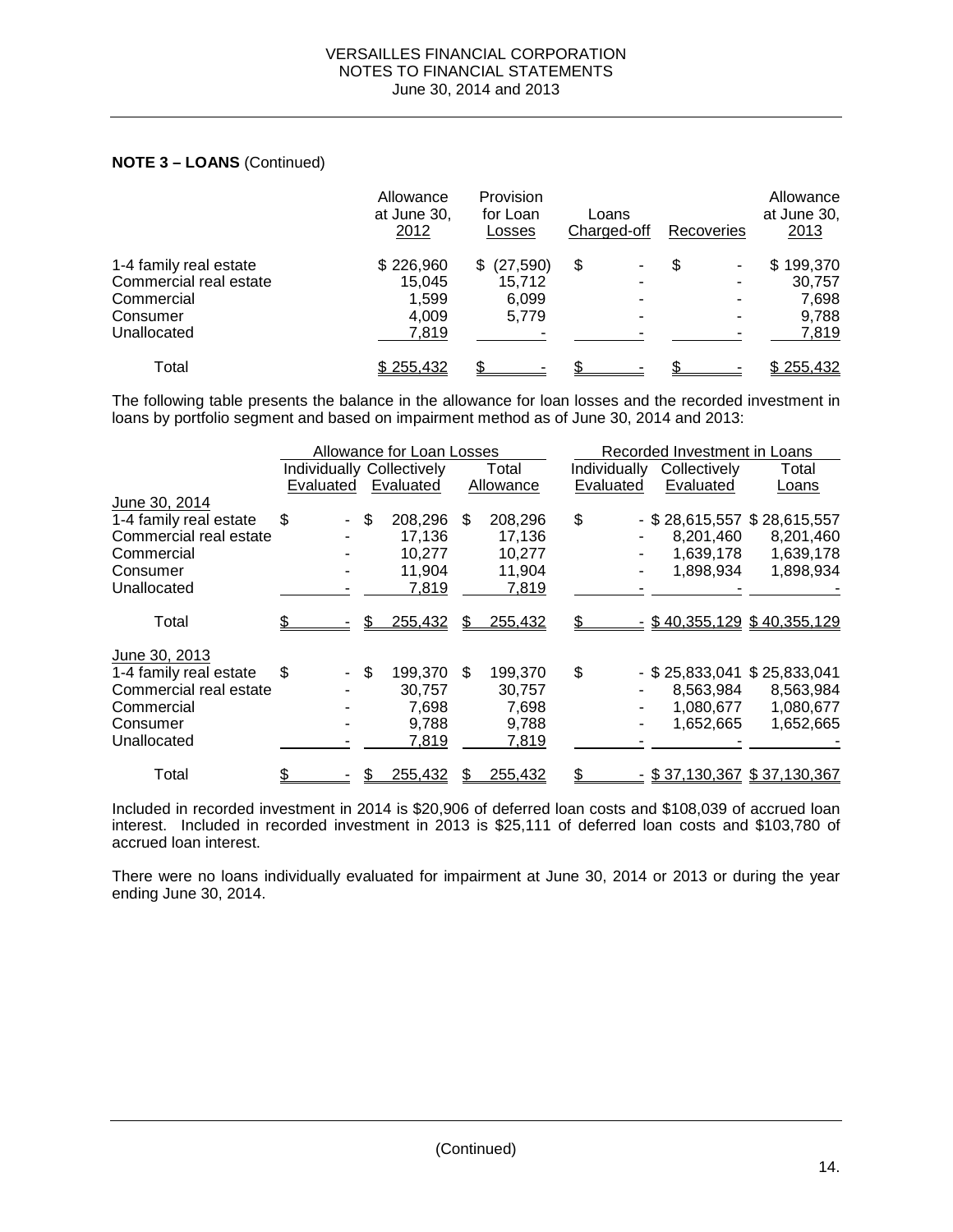### **NOTE 3 – LOANS** (Continued)

The average recorded investment and interest income recognized on impaired loans during the year ended June, 30, 2013 was as follows.

|                                                                   | Average<br>Recorded<br>Investment | Interest<br>Income<br>Recognized | Cash Basis<br>Interest<br>Recognized |
|-------------------------------------------------------------------|-----------------------------------|----------------------------------|--------------------------------------|
| June 30, 2013<br>1-4 family real estate<br>Commercial real estate | \$<br>66.261                      | \$<br>2.225                      | \$<br>2,225                          |
| <b>Business</b>                                                   | 119,922                           | 7.866                            | 7,866                                |
| Total                                                             | 186.183                           | 10.091                           | 10,091                               |

Loan Performance and Credit Quality Indicators: The Company considers the performance of the loan portfolio and its impact on the allowance for loan losses. For all loan classes, the Company primarily evaluates credit quality based on the aging status of the loan and by payment activity.

There were no nonaccrual loans or loans past due over 90 days still on accrual as of June 30, 2014 and 2013.

At June 30, 2014, the Company had one auto loan totaling \$2,127 that was 32 days delinquent and there were no loans past due over 30 days as of June 30, 2013.

### **Troubled Debt Restructurings:**

The Company had no loans classified as troubled debt restructures (TDRs) at June 30, 2014 and 2013. and there were no loans modified as troubled debt restructurings that occurred during the year ending June 30, 2014 and 2013.

### **NOTE 4 - PREMISES AND EQUIPMENT**

Year-end premises and equipment were as follows.

|                           | 2014          | 2013             |
|---------------------------|---------------|------------------|
| Land                      | \$<br>150.429 | \$<br>150.429    |
| Building and improvements | 1,247,126     | 1,247,126        |
| Furniture and equipment   | 287,769       | 268,933          |
| Total                     | 1,685,324     | 1,666,488        |
| Accumulated depreciation  | (219.425)     | (160,033)        |
|                           | 1.465.899     | <u>1,506,455</u> |

During fiscal 2013, the Company sold its former corporate headquarters building, which had a carrying value of \$11,603 and recognized a gain upon sale of \$59,431.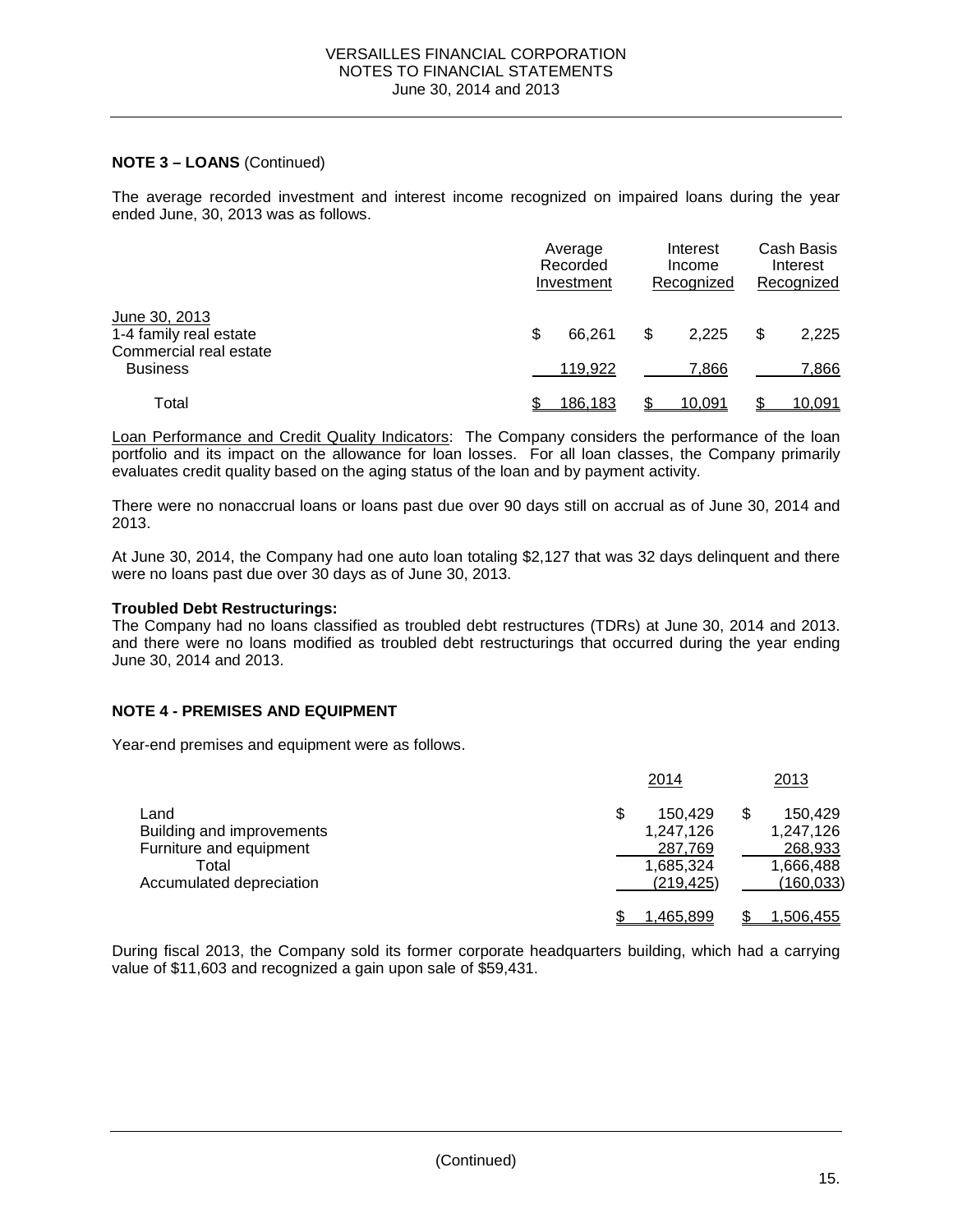### **NOTE 5 - DEPOSITS**

Deposits from principal officers, directors, and their affiliates at June 30, 2014 and 2013 were \$1,308,945 and \$1,179,306. The aggregate amount of certificates of deposit accounts with balances greater than \$100,000 at year-end 2014 and 2013 was \$3,157,737 and \$3,979,767.

Scheduled maturities of certificates of deposit were as follows.

| Year ended June 30, 2015 | 2016 | 8.013.958<br>5.500.282 |
|--------------------------|------|------------------------|
|                          | 2017 | 1.297.329              |
|                          | 2018 | 619,343                |
|                          |      | 15.430.912             |

### **NOTE 6 – FEDERAL HOME LOAN BANK ADVANCES**

Year-end advances from the Federal Home Loan Bank were as follows.

|                                                                                                                                                                                                                                   | Rate                                                  | 2014                                                               | 2013                                                          |
|-----------------------------------------------------------------------------------------------------------------------------------------------------------------------------------------------------------------------------------|-------------------------------------------------------|--------------------------------------------------------------------|---------------------------------------------------------------|
| Fixed rate advance, due July 2014<br>Fixed rate advance, due October 2014<br>Fixed rate advance, due September 2014<br>Fixed rate advance, due March 2017<br>Fixed rate advance, due June 2017<br>Putable advance, due March 2014 | $1.02\%$<br>1.14%<br>2.89%<br>3.36%<br>1.15%<br>4.26% | 1.000.000<br>S<br>1,000,000<br>1,000,000<br>1.000.000<br>2.000.000 | 1.000.000<br>1,000,000<br>1,000,000<br>1.000.000<br>1,000,000 |
|                                                                                                                                                                                                                                   |                                                       | 6.000.000                                                          | 5,000,000                                                     |

Fixed rate advances are payable at maturity and subject to prepayment penalties if paid off prior to maturity.

Putable advances are fixed rate advances which may be called quarterly by the FHLB following an initial lockout period. If the advances are called, the Company must repay the advance. The FHLB will offer replacement funding at the then prevailing rate of interest for an advance product then offered by the FHLB.

Required payments over the next five years are as follows:

| Year ended June 30, 2015 | 2016 | S. | 3,000,000 |
|--------------------------|------|----|-----------|
|                          | 2017 |    | 3,000,000 |
|                          |      |    | 6,000,000 |

Advances under the borrowing agreements are collateralized by a blanket pledge of the Company's residential mortgage loan portfolio and FHLB stock. At June 30, 2014 and 2013, the Company had approximately \$26,318,000 and \$24,536,000 of qualifying first-mortgage loans and 79,000 and \$81,000 of multi-family mortgage loans pledged, in addition to FHLB stock, as collateral for FHLB advances. At June 30, 2014, based on the Association's current FHLB stock ownership, total assets and pledgable first-mortgage and multi-family mortgage loan portfolios, the Association had the ability to obtain borrowings up to an additional \$10,041,450.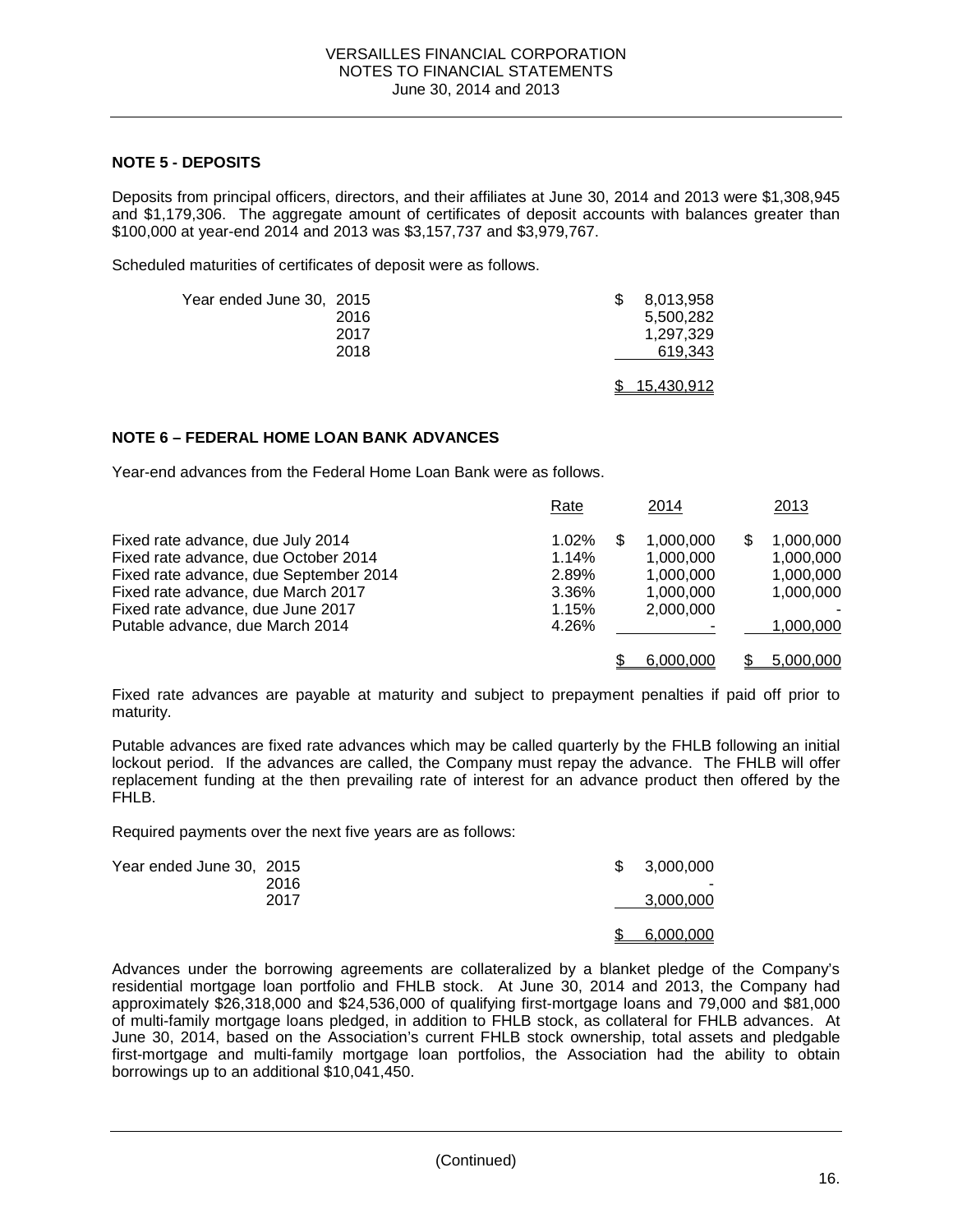# **NOTE 7 - INCOME TAXES**

Income tax expense was as follows.

|                     | 2014                       | 2013                      |
|---------------------|----------------------------|---------------------------|
| Current<br>Deferred | \$<br>115,713<br>(64, 513) | \$<br>83,622<br>(10, 222) |
| Total               | 51.200                     | \$<br>73,400              |

Effective tax rates differ from the federal statutory rate of 34% applied to income before income taxes due to the following.

|                                                                         |               | 2014               | 2013               |
|-------------------------------------------------------------------------|---------------|--------------------|--------------------|
| Federal statutory rate times financial statement income<br>Effect of:   | \$            | 49,260             | \$<br>72,925       |
| Tax exempt interest income<br>Other, net                                |               | (1,001)<br>2,941   | (1, 140)<br>1,615  |
| Total                                                                   | $\frac{1}{2}$ | 51,200             | \$<br>73,400       |
| Effective tax rate                                                      |               | 35.34%             | 34.22%             |
| Year-end deferred tax assets and liabilities were due to the following. |               |                    |                    |
|                                                                         |               | 2014               | 2013               |
| Deferred tax assets:                                                    |               |                    |                    |
| Allowance for loan losses                                               | \$            | 86,847             | \$<br>86,847       |
| Accrued compensation                                                    |               | 380,958            | 346,493            |
| Impairment loss on securities                                           |               |                    | 35,528             |
| Net unrealized gains on securities available for sale                   |               |                    | 3,835              |
| Restricted stock expense                                                |               | 18,384             |                    |
| Capital loss carryforward                                               |               | 40,130             |                    |
| Pension<br>Total deferred tax asset                                     |               | 142,071<br>668,390 | 176,126<br>648,829 |
| Deferred tax liabilities:                                               |               |                    |                    |
| Deferred loan fees and costs                                            |               | (7, 108)           | (8,538)            |
| <b>FHLB</b> stock                                                       |               | (75,070)           | (75,070)           |
| Accrual to cash                                                         |               | (37, 773)          | (39, 863)          |
| Accumulated depreciation                                                |               | (17, 573)          | (13, 276)          |
| Total deferred tax liability                                            |               | (137, 524)         | (136, 747)         |
| Net deferred tax asset                                                  | \$            | 530,866            | \$<br>512,082      |

At June 30, 2014, the Company had \$118,030 of capital loss carry forwards which may be carried forward for up to five years. The capital loss carry forwards expire June 30, 2019 and may only be deducted to the extent the Company generates capital gains. No valuation allowance has been recorded against the capital loss carry forwards as the Company believes it is more likely than not that the benefit will be realized.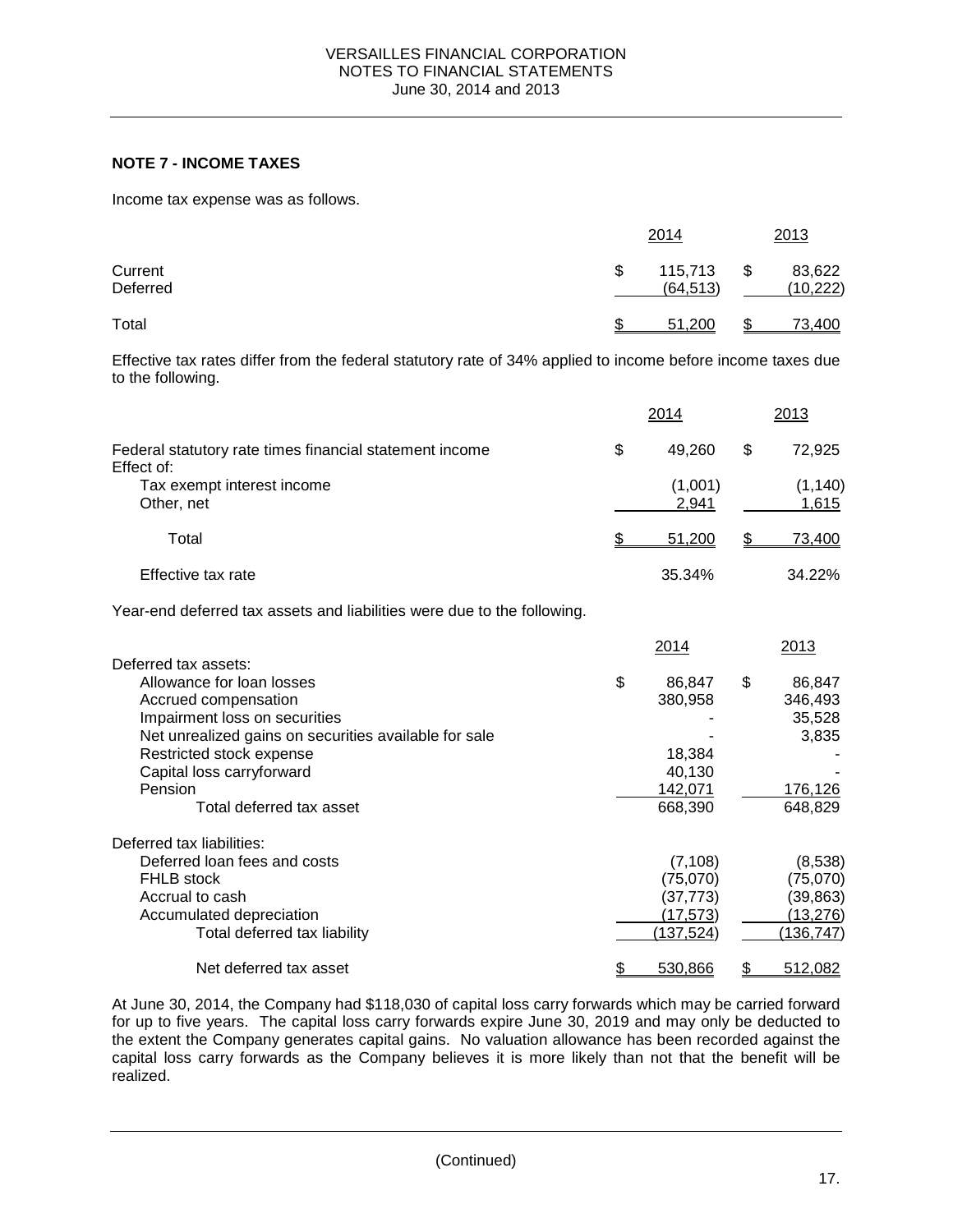### **NOTE 7 - INCOME TAXES** (Continued)

The Company has not recorded a deferred tax liability of approximately \$265,000 related to approximately \$778,000 of cumulative special bad debt deductions arising prior to December 31, 1987, the end of the Company's base year for purposes of calculating the bad debt deduction. If the Company were liquidated or otherwise ceases to be a financial institution or if the tax laws were to change, this amount would be expensed.

At June 30, 2014 and 2013, the Company had no unrecognized tax benefits recorded. The Company does not expect the amount of unrecognized tax benefits to significantly change within the next twelve months. There were no penalties or interest related to income taxes recorded in the income statement for the years ended June 30, 2014 and 2013 and no amounts accrued for penalties and interest as of June 30, 2014 or June 30, 2013.

The Company is subject to U.S. federal income tax. The Company is no longer subject to examination by the federal taxing authority for years prior to 2010. The tax years 2010-2013 remain open to examination by the U.S. taxing authority.

### **NOTE 8 - RETIREMENT PLANS**

The Company has a funded noncontributory defined benefit pension plan that covers substantially all of its employees. The plan provides defined benefits based on years of service and final average salary.

Information about obligations and plan assets of defined benefit pension plan follows:

|                                                                                                                                                 |   | 2014                                                      | 2013                                                  |
|-------------------------------------------------------------------------------------------------------------------------------------------------|---|-----------------------------------------------------------|-------------------------------------------------------|
| Benefit obligation                                                                                                                              | S | 1,666,959                                                 | \$<br>1,529,004                                       |
| Change in plan assets, at fair value:<br>Beginning plan assets<br>Actual return<br>Employer contribution<br>Benefits paid<br>Ending plan assets |   | 1,010,982<br>165,302<br>102,542<br>(29, 724)<br>1,249,102 | 856,881<br>86,247<br>97,578<br>(29, 724)<br>1,010,982 |
| Funded status at end of year (benefit obligations less<br>plan assets)                                                                          |   | (417.857                                                  | (518,022)                                             |

Amounts recognized in accumulated other comprehensive loss at June 30 consist of the following.

|                                                                                                                                     | 2014                       |    | 2013                 |
|-------------------------------------------------------------------------------------------------------------------------------------|----------------------------|----|----------------------|
| Net actuarial loss<br>Prior service cost                                                                                            | \$<br>493,137              | S  | 614,748<br>1,608     |
|                                                                                                                                     | 493,137                    |    | 616,356              |
| The accumulated benefit obligation was $$1,398,497$ and $$1,192,872$ at the measurement date of<br>June 30, 2014 and June 30, 2013. |                            |    |                      |
| Net periodic benefit cost<br>(Gain) loss recognized in other comprehensive income                                                   | \$<br>125.596<br>(123,219) | \$ | 139.827<br>(204,020) |
| Net (gain) loss recognized in net periodic benefit cost and other<br>comprehensive income                                           | 2,377                      |    | (64, 193)            |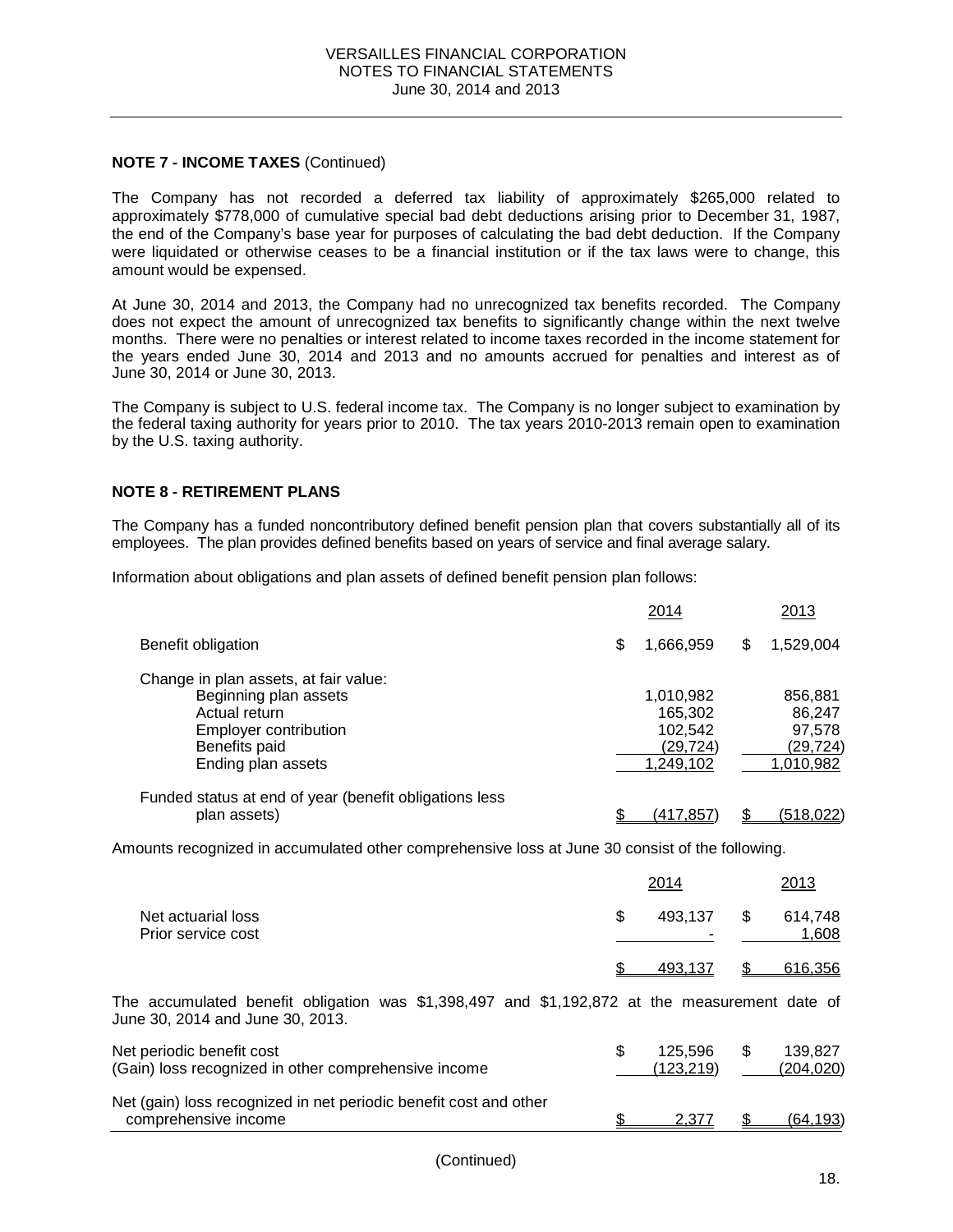### **NOTE 8 - RETIREMENT PLANS** (Continued)

The estimated net loss for the defined benefit pension plan that will be amortized from accumulated other comprehensive loss into net periodic benefit cost over the next fiscal year is \$18,288.

|                                                         | 2014  | 2013  |
|---------------------------------------------------------|-------|-------|
| Weighted-average assumptions used to determine net cost |       |       |
| Discount rate on benefit obligation                     | 4.81% | 4.13% |
| Long-term expected rate of return on plan assets        | 6.50% | 6.50% |
| Rate of compensation increase                           | 4.00% | 4.00% |
| Weighted-average assumptions used to                    |       |       |
| determine benefit obligation at year-end                |       |       |
| Discount rate                                           | 4.33% | 4.81% |
| Rate of compensation increase                           | 4.00% | 4.00% |

There are no investments that are prohibited by the pension plan.

The Company's pension plan asset allocation by asset class at year-end 2014 and 2013 are as follows:

|                                                                   | Percentage of Plan<br>Assets at Year End |                      |  |
|-------------------------------------------------------------------|------------------------------------------|----------------------|--|
|                                                                   | 2014                                     | 2013                 |  |
| Mutual funds<br>U.S. corporate stock<br>Cash and cash equivalents | 76.0%<br>0.2<br>23.8                     | 70.4%<br>0.2<br>29.4 |  |
|                                                                   |                                          |                      |  |
| Total Plan Assets                                                 | <u>100.0%</u>                            | <u>100.0%</u>        |  |

The Company's pension plan asset allocation at year-end 2014 and 2013, target allocation for 2014, and expected long-term rate of return by asset class are as follows:

| Asset Category            | Target<br>Allocation<br>2014 | Percentage of Plan<br>Assets<br>at Year-end<br>2013<br>2014 |     | Weighted-<br>Average Expected<br>Long-Term Rate<br>of Return-2014 |  |
|---------------------------|------------------------------|-------------------------------------------------------------|-----|-------------------------------------------------------------------|--|
| Investment funds          | 80%                          | 76%                                                         | 71% | 6.5%                                                              |  |
| Cash and cash equivalents | 20%                          | <b>24%</b>                                                  | 29% | 4.0%                                                              |  |

The Pension Trustees work with an outside investment advisor to establish an appropriate asset allocation based upon stated objectives and risk tolerance. The outside investment advisor also assists in identifying, selecting and monitoring investments and investment managers within each asset class. The expectation for long-term rate of return on the plan assets is reviewed periodically by the Pension Trustees in consultation with the outside investment advisor. Factors considered in setting and adjusting this rate are historic and projected rates of return on the portfolio, an investment time horizon that exceeds five years and the Pension Trustees tolerance for risk which is deemed to be moderate.

The Company expects to contribute \$102,000 to its pension plan in 2014.

Fair Value of Plan Assets: The Company used the following methods and significant assumptions to estimate the fair value of each type of plan asset:

Equity, Investment Funds and Other Securities: The fair values for investment securities are determined by quoted market prices, if available (Level 1).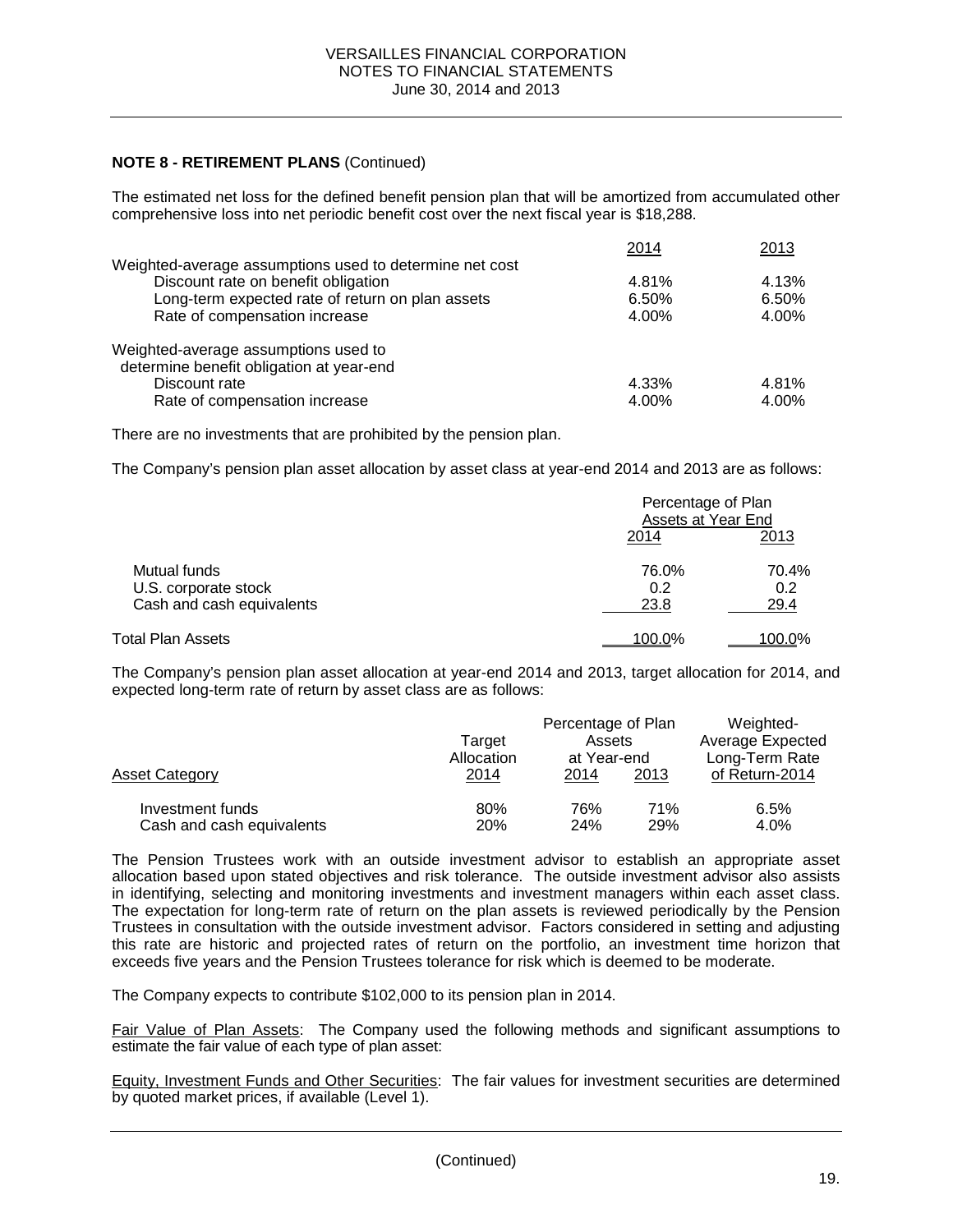# **NOTE 8 - RETIREMENT PLANS** (Continued)

The fair value of the plan assets at June 30, 2014 and 2013, by asset category, is as follows:

|                                                                    |                                   |    | <b>Fair Value Measurements</b>                                                        |                                                           |    |                                                    |
|--------------------------------------------------------------------|-----------------------------------|----|---------------------------------------------------------------------------------------|-----------------------------------------------------------|----|----------------------------------------------------|
|                                                                    | Carrying<br>Value                 |    | Quoted Prices in<br><b>Active Markets for</b><br><b>Identical Assets</b><br>(Level 1) | Significant<br>Other<br>Observable<br>Inputs<br>(Level 2) |    | Significant<br>Unobservable<br>Inputs<br>(Level 3) |
| June 30, 2014 Plan Assets                                          |                                   |    |                                                                                       |                                                           |    |                                                    |
| Mutual funds<br>U. S. corporate stock<br>Cash and cash equivalents | \$<br>949,159<br>2,167<br>297,776 | \$ | 949.159<br>2,167<br>297,776                                                           | \$                                                        | \$ |                                                    |
|                                                                    |                                   |    |                                                                                       |                                                           |    |                                                    |
| <b>Total Plan Assets</b>                                           | 1,249,102                         | S  | 1,249,102                                                                             |                                                           |    |                                                    |
| June 30, 2013 Plan Assets                                          |                                   |    |                                                                                       |                                                           |    |                                                    |
| Mutual funds<br>U. S. corporate stock                              | \$<br>712,097<br>1,785            | \$ | 712,097<br>1,785                                                                      | \$                                                        | S  |                                                    |
| Cash and cash equivalents                                          | 297,100                           |    | 297,100                                                                               |                                                           |    |                                                    |
| <b>Total Plan Assets</b>                                           | 1,010,982                         |    | 1,010,982                                                                             |                                                           |    |                                                    |

The following pension benefit payments are expected, which reflect expected future service.

| 2015      | S | 29.723  |
|-----------|---|---------|
| 2016      |   | 27.612  |
| 2017      |   | 33.927  |
| 2018      |   | 74,053  |
| 2019-2024 |   | 706,625 |

Employee 401(k) and Profit Sharing Plan: The Company maintains a 401(k) and profit sharing plan for all eligible employees. To be eligible, an individual must have at least 1,000 hours of service. Eligible employees may contribute up to 15% of their compensation subject to a maximum statutory limitation. The Company provides a matching contribution on behalf of participants who make elective compensation deferrals, at the rate of 50% of the first 6% of the participant's discretionary contribution. Employee contributions are always 100% vested. Employer matching contributions vest on a graduated basis at the rate of 20% per year in years two through six so that the employee is 100% vested after six years of service. The 2014 and 2013 expense related to this plan was \$12,484 and \$11,918 respectively.

Deferred Compensation and Supplemental Retirement Plan: The Board of Directors adopted a deferred compensation and supplemental retirement plan for directors and an executive officer of the Company during fiscal 1999. Upon adoption, each nonemployee director was credited with \$1,494 for each year of service as a director and the employee director was credited with \$5,103 for each year of prior service. The total liability for prior service upon adoption of the Plan was \$143,541. The prior service cost has been fully amortized. On each December 31 after 1998, each nonemployee director receives a credit to their account equal to 24% of the cash compensation that a participant earned during that calendar year. The employee director receives an annual credit of 8%. At the participant's election, the participant's account earns interest at the rate of the Company's return on average equity for that year or at the rate the Company is paying on a certificate of deposit having a term of one year or less at January 1 of that year. Total expense related to the Plan was \$30,177 and \$27,771 for the years ended June 30, 2014 and 2013. The accrued supplemental retirement liability included in other liabilities was \$280,533 at June 30, 2014 and \$258,075 at June 30, 2013. Distributions to participants or their beneficiary during fiscal 2014 and 2013 were \$7,719 and \$27,083, respectively.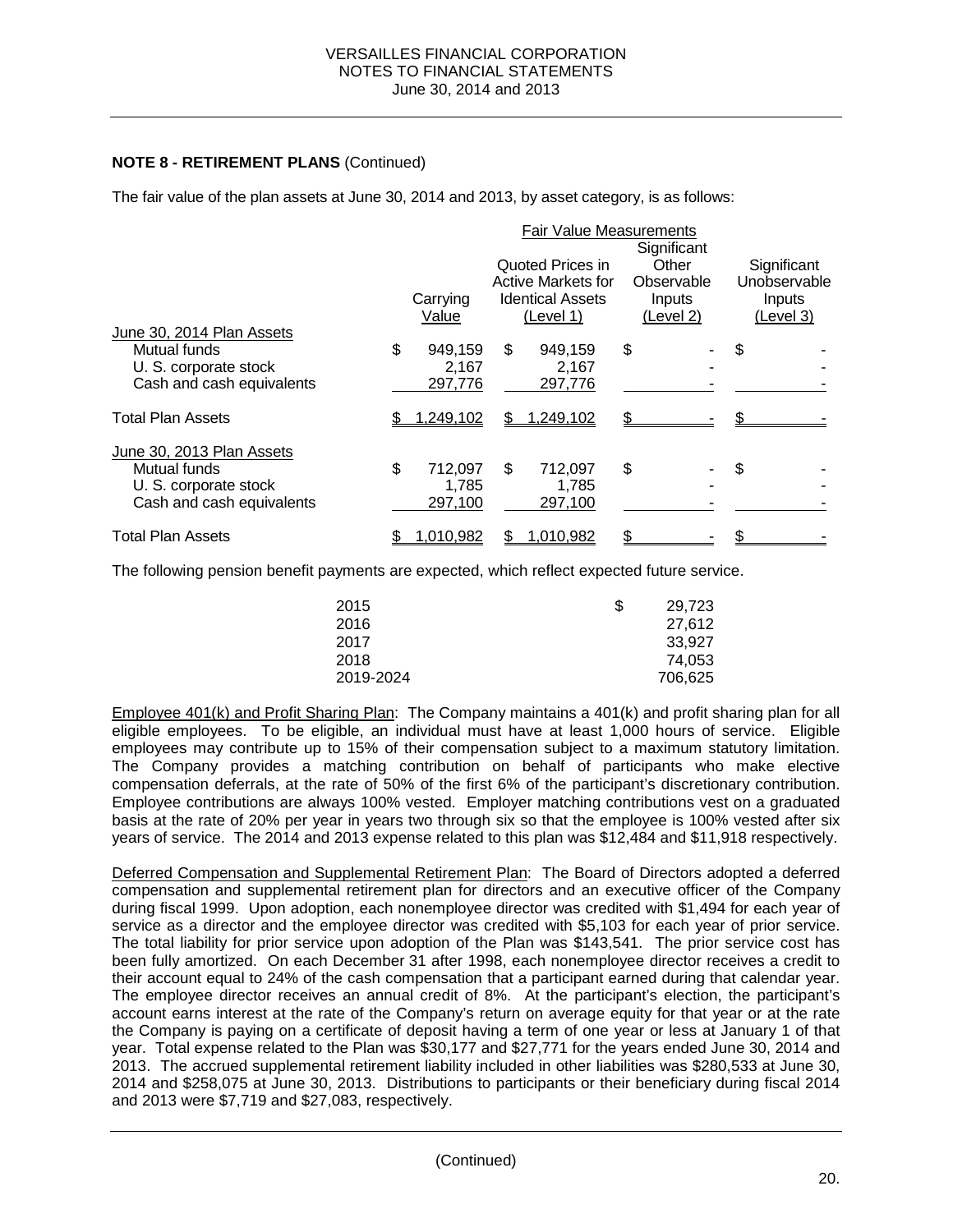## **NOTE 8 - RETIREMENT PLANS** (Continued)

Additionally, each participant may elect to defer up to 25% in base salary and up to 100% of director's fees, bonuses or other cash compensation. Amounts in participant's accounts are vested at all times. The accrued deferred compensation liability included in other liabilities was \$460,686 at June 30, 2014 and \$385,225 at June 30, 2013. Earnings on amounts deferred included in salaries and employee benefits totaled \$8,411 and \$6,885 for the years ended June 30, 2014 and 2013. There were no distributions to participants during fiscal 2014 or 2013. The Plan is unfunded and subject to the general claims of creditors.

In conjunction with the conversion to a stock company with concurrent formation of a holding company, the Company allowed participants in the supplemental retirement and deferred compensation plans to use all or a portion of their funds in an one time election to purchase shares of the holding company at conversion.

The shares are held in a Rabbi Trust and the obligation under the plans will be settled with these shares. Participant stock held by the Rabbi Trust is classified in equity in a manner similar to the manner in which treasury stock is accounted for. Subsequent changes in the fair value of the stock are not recognized. The deferred compensation obligation is classified as an equity instrument and changes in the fair value of the amount owed to the participant are not recognized. These shares are considered outstanding for the purpose of both basic and diluted EPS. The participants elected to use \$354,600 to purchase 35,460 shares of common stock.

# **NOTE 9 – EMPLOYEE STOCK OWNERSHIP PLAN**

As part of the conversion to a stock company, the Company formed a leveraged ESOP. The plan has a December 31 year-end and the first allocation was December 31, 2010. The ESOP borrowed from the Company, totaling \$342,000, to purchase 34,200 shares of stock at \$10 per share. The Company may make discretionary contributions to the ESOP, as well as paying dividends on unallocated shares to the ESOP, and the ESOP uses funds it receives to repay the loan. When loan payments are made, ESOP shares are allocated to participants based on relative compensation and expense is recorded. Dividends on allocated shares increase participant accounts. The shares in the plan are expected to be allocated over a twenty year period.

Participants receive the shares at the end of employment. A participant may require stock received to be repurchased unless the stock is traded on an established market.

Contributions to the ESOP during each year ended June 30, 2014 and 2013 were \$23,506. ESOP expense was \$25,948 and \$21,840 for the year ended June 30, 2014 and 2013, respectively.

Shares held by the ESOP were as follows:

|                                                   | 2014                   | 2013                   |
|---------------------------------------------------|------------------------|------------------------|
| Allocated<br>Committed to be released<br>Unearned | 6,840<br>855<br>26,505 | 5,130<br>855<br>28,215 |
| <b>Total ESOP shares</b>                          | 34.200                 | 34,200                 |
| Fair value of unearned shares                     | 437.333                | 395,010                |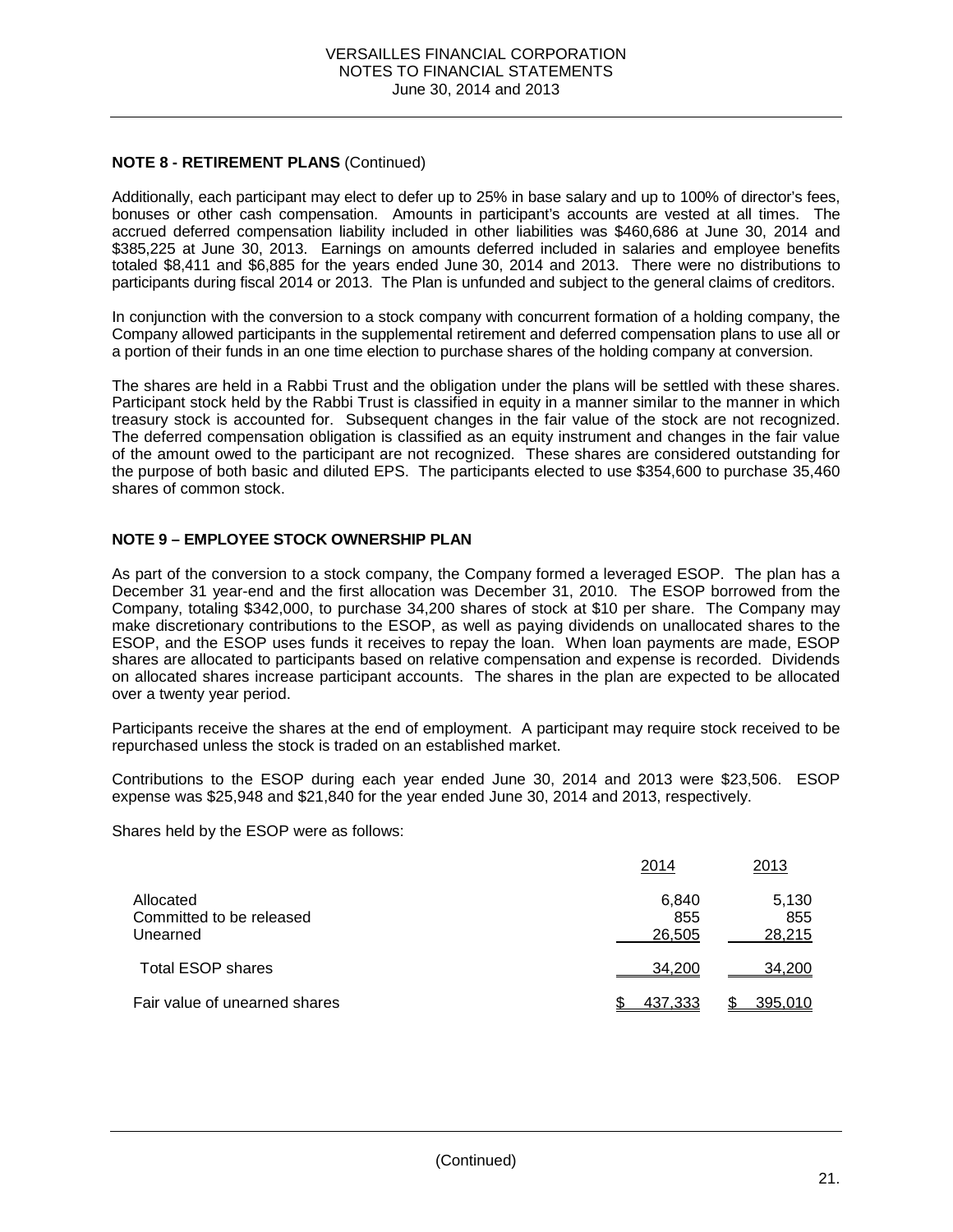### **NOTE 9 – EMPLOYEE STOCK OWNERSHIP PLAN** (Continued)

As a result of the going-private transaction, the Company is no longer required to report common stock in ESOP subject to repurchase obligation outside of permanent equity. The Company reclassified the amounts relating to the repurchase obligation to permanent equity as of January 14, 2013.

The Company expects to allocate 1,710 shares for the December 31, 2014 plan year.

### **NOTE 10 – COMMITMENTS, OFF-BALANCE-SHEET RISK AND CONTINGENCIES**

Some financial instruments, such as loan commitments, credit lines and letters of credit are issued to meet customer financing needs. These are agreements to provide credit or to support the credit of others, as long as conditions established in the contract are met, and usually have expiration dates. Commitments may expire without being used. Off-balance-sheet risk to credit loss exists up to the face amount of these instruments, although material losses are not anticipated. The same credit policies are used to make such commitments as are used for loans, including obtaining collateral at exercise of the commitment.

Commitments to make loans at current market rates at year-end were as follows.

|                                                  | 2014 |                |            |     | 2013           |             |  |
|--------------------------------------------------|------|----------------|------------|-----|----------------|-------------|--|
|                                                  |      | <b>Balance</b> | Rate       |     | <b>Balance</b> | <b>Rate</b> |  |
| 1-4 family real estate – fixed rate              |      | 466.550        | 3.99-5.75% | \$. | 256.400        | 3.87-4.38%  |  |
| 1-4 family real estate construction – fixed rate |      | 490.000        | 3.99-4.75% |     |                |             |  |
| Nonresidential real estate - fixed rate          |      | 840,000        | 4.75-5.75% |     |                | -           |  |

Commitments to make loans are generally made for periods of 60 days or less. The loan commitments have maturities ranging up to 30 years.

At June 30, 2014 and 2013, the Company had no unused lines of credit.

### **NOTE 11 – FAIR VALUE**

Fair value is the exchange price that would be received for an asset or paid to transfer a liability (exit price) in the principal or most advantageous market for the asset or liability in an orderly transaction between market participants on the measurement date. There are three levels of inputs that may be used to measure fair values:

Level 1 – Quoted prices (unadjusted) for identical assets or liabilities in active markets that the entity can access as of the measurement date.

Level 2 – Significant other observable inputs other than Level 1 prices such as quoted prices for similar assets or liabilities; quoted prices in markets that are not active; or other inputs that are observable or can be corroborated by observable market data.

Level 3 – Significant unobservable inputs that reflect a company's own assumptions about the assumptions that market participants would use in pricing an asset or liability.

The Company used the following methods and significant assumptions to estimate fair value:

Investment Securities: The fair values for investment securities available for sale are determined by quoted market prices (Level 1).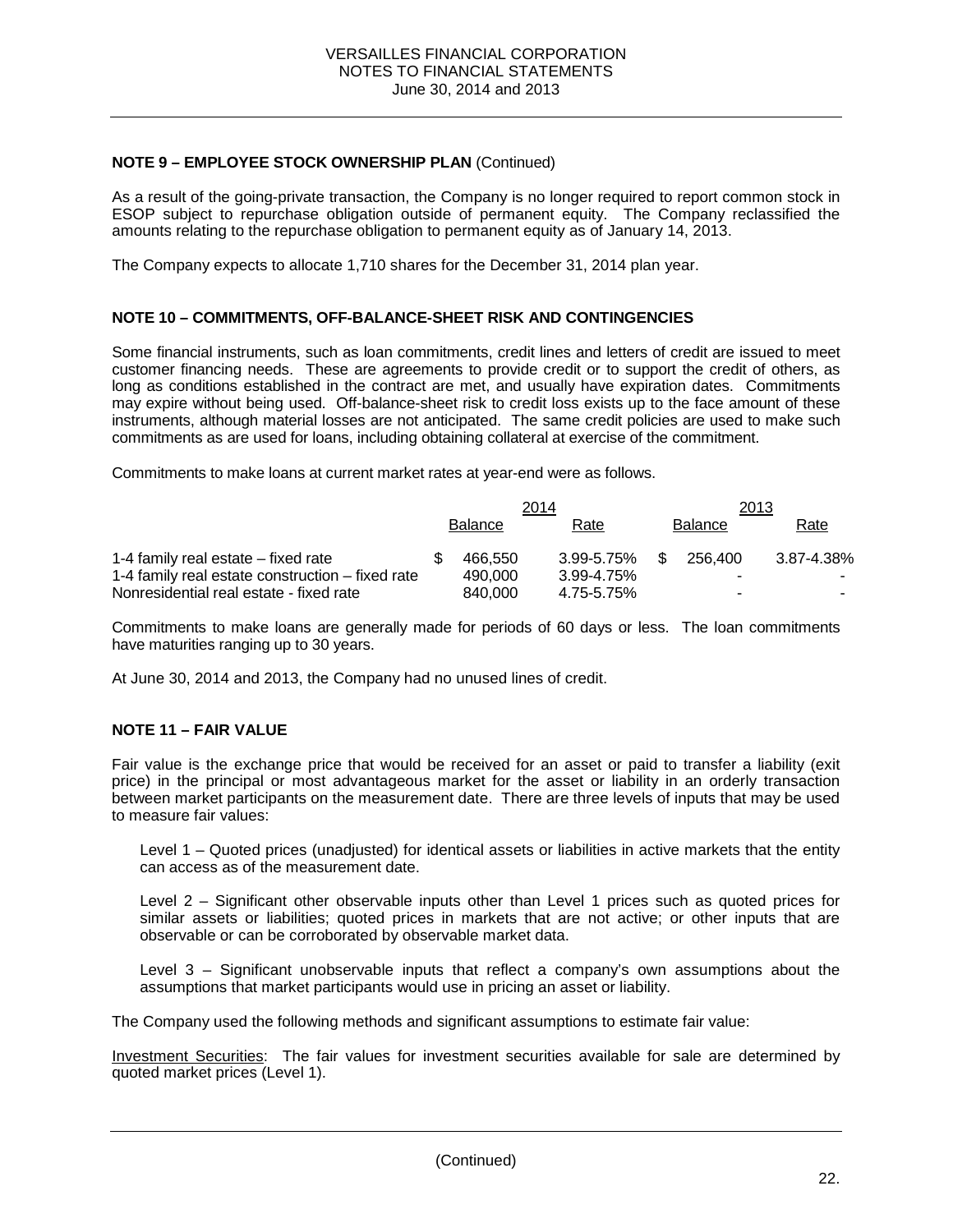### **NOTE 11 – FAIR VALUE** (Continued)

Securities available for sale are the only asset or liability measured at fair value on a recurring basis. The fair value of the Fund is determined using quoted prices in active markets for identical assets, a Level 1 input. The fair value is summarized below:

|                              | 2014               | 2013               |
|------------------------------|--------------------|--------------------|
|                              | ∟evel 1            | Level <sup>1</sup> |
| AMF Short US Government Fund | ጥ<br><b>.</b><br>Œ | \$682,755          |

There were no assets or liabilities measured at fair value on a non-recurring basis at June 30, 2014 or June 30, 2013.

The carrying amounts and estimated fair values of other financial instruments, at June 30, 2014 and June 30, 2013 are as follows (dollars in thousands):

|                                                             | 2014 |                   |    | 2013          |    |                   |    |                |
|-------------------------------------------------------------|------|-------------------|----|---------------|----|-------------------|----|----------------|
|                                                             |      | Carrying<br>Value |    | Fair<br>Value |    | Carrying<br>Value |    | Fair<br>Value  |
| Financial assets                                            |      |                   |    |               |    |                   |    |                |
| Cash and cash equivalents<br>Interest bearing time deposits | \$   | 7,665,161         | \$ | 7,665,161     | \$ | 5,659,517         | \$ | 5,659,517      |
| in other financial institutions                             |      | 1,962,000         |    | 1.962.000     |    | 2,305,000         |    | 2,305,000      |
| Securities held-to-maturity                                 |      | 350,596           |    | 367.913       |    | 446.597           |    | 473.043        |
| Net loans                                                   |      | 39,991,658        |    | 39,640,000    |    | 36,771,155        |    | 36,544,000     |
| <b>FHLB</b> stock                                           |      | 397.500           |    | N/A           |    | 397.500           |    | N/A            |
| Accrued interest receivable                                 |      | 115.719           |    | 115.719       |    | 113.112           |    | 113,112        |
| <b>Financial liabilities</b>                                |      |                   |    |               |    |                   |    |                |
| <b>Deposits</b>                                             |      | (33,697,050)      |    | (33,799,000)  |    | (31,010,971)      |    | (31, 921, 000) |
| <b>FHLB</b> advances                                        |      | (6,000,000)       |    | (6.011,000)   |    | (5,000,000)       |    | (5,000,000)    |
| Accrued interest payable                                    |      | (25,071)          |    | (25,071)      |    | (32, 394)         |    | (32,394)       |

The methods and assumptions, not previously presented, used to estimate fair values are described as follows:

#### *Cash and Cash Equivalents*

The carrying amounts of cash and cash equivalents, interest-bearing time deposits in other financial institutions approximate fair values.

#### *Securities Held to Maturity*

The fair values of securities held to maturity are determined by quoted prices for similar assets; quoted prices in markets that are not active; or other inputs that are observable or can be corroborated by observable market data.

#### *Loans*

Fair values of loans are estimated as follows: For variable rate loans that reprice frequently and with no significant change in credit risk, fair values are based on carrying values. Fair values for other loans are estimated using discounted cash flow analyses, using interest rates currently being offered for loans with similar terms to borrowers of similar credit quality. The methods utilized to estimate the fair value of loans do not necessarily represent an exit price.

#### *FHLB Stock*

It is not practical to determine the fair value of FHLB stock due to restrictions placed on its transferability.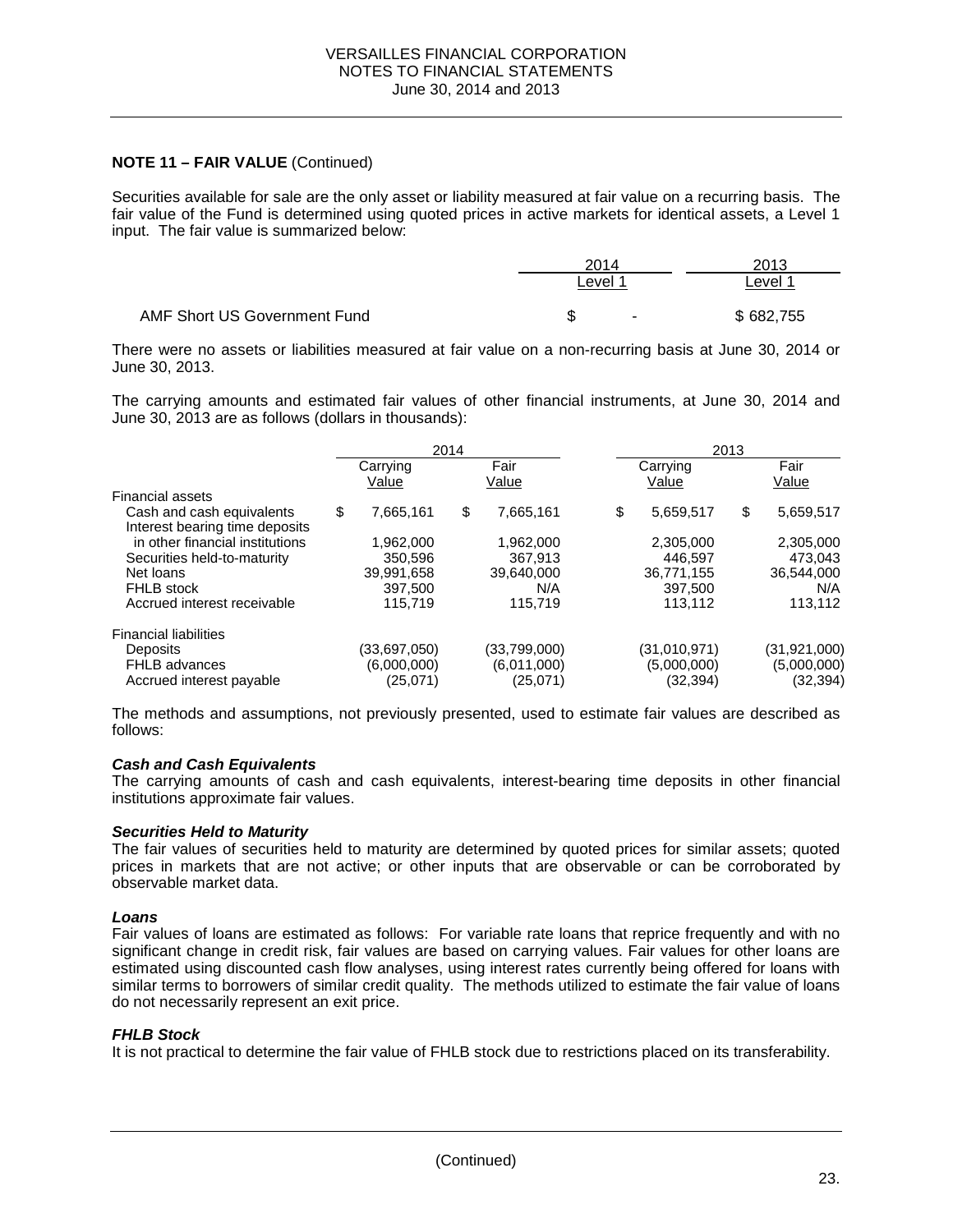### **NOTE 11 – FAIR VALUE** (Continued)

#### *Deposits*

The fair values disclosed for savings and checking accounts are equal to the amount payable at the reporting date (i.e. carrying amount). Fair values for fixed rate certificates of deposit are estimated using a discounted cash flows calculation that applies interest rates currently being offered on certificates to a schedule of aggregated expected monthly maturities on time deposits.

#### *FHLB Advances*

The fair values of the Company's long-term borrowings are estimated using discounted cash flow analyses based on the current borrowing rates for similar types of borrowing arrangements.

#### *Accrued Interest Receivable/Payable*

The carrying amounts of accrued interest approximate fair value.

#### *Off-balance Sheet Instruments*

Fair values for off-balance sheet, credit-related financial instruments are based on fees currently charged to enter into similar agreements, taking into account the remaining terms of the agreements and the counterparties' credit standing. The fair value of commitments is not material.

#### **NOTE 12 - REGULATORY MATTERS**

The Association is subject to various regulatory capital requirements administered by the federal banking agencies. Capital adequacy guidelines and prompt corrective action regulations involve quantitative measures of assets, liabilities and certain off-balance-sheet items calculated under regulatory accounting practices. Capital amounts and classifications are also subject to qualitative judgments by the regulators. Failure to meet capital requirements can initiate regulatory action. Management believes as of June 30, 2014, the Association meets all capital adequacy requirements to which it is subject.

Prompt corrective action regulations provide five classifications: well-capitalized, adequately capitalized, undercapitalized, significantly undercapitalized and critically undercapitalized, although these terms are not used to represent overall financial condition. If adequately capitalized, regulatory approval is required to accept brokered deposits. If undercapitalized, capital distributions are limited, as is asset growth and expansion, and capital restoration plans are required. At June 30, 2014 and 2013, the most recent regulatory notifications categorized the Association as well capitalized under the regulatory framework for prompt corrective action. There are no conditions or events since that notification that management believes have changed the institution's category.

At year-end, the Association's actual capital levels and minimum required levels were as follows.

|                                                                                                                                                                                                         | Amount | Actual<br>Ratio                      |                               |     | <b>For Capital</b><br><b>Adequacy Purposes</b><br>Amount<br>(Dollars in thousands) | Ratio                     | TO DE MEIL<br><b>Capitalized Under</b><br><b>Prompt Corrective</b><br><b>Action Regulations</b><br>Amount | Ratio                      |
|---------------------------------------------------------------------------------------------------------------------------------------------------------------------------------------------------------|--------|--------------------------------------|-------------------------------|-----|------------------------------------------------------------------------------------|---------------------------|-----------------------------------------------------------------------------------------------------------|----------------------------|
| June 30, 2014<br>Total capital (to risk-weighted assets)<br>Tier I (core) capital (to risk-weighted assets)<br>Tier I (core) capital (to adjusted total assets)<br>Tangible capital (to average assets) | \$     | 10.644<br>10.389<br>10.389<br>10.389 | 34.6%<br>33.8<br>19.8<br>19.8 | \$. | 2.460<br>1.230<br>2.100<br>787                                                     | 8.0%<br>4.0<br>4.0<br>1.5 | \$<br>3.075<br>1.845<br>2.625<br>N/A                                                                      | 10.0%<br>6.0<br>5.0<br>N/A |
| June 30, 2013<br>Total capital (to risk-weighted assets)<br>Tier I (core) capital (to risk-weighted assets)<br>Tier I (core) capital (to adjusted total assets)<br>Tangible capital (to average assets) | \$     | 10.439<br>10.184<br>10.184<br>10.184 | 36.3%<br>35.4<br>21.0<br>21.0 | \$  | 2.307<br>1.154<br>1.940<br>728                                                     | 8.0%<br>4.0<br>4.0<br>1.5 | \$<br>2.884<br>1.730<br>2.425<br>N/A                                                                      | 10.0%<br>6.0<br>5.0<br>N/A |

To Be Well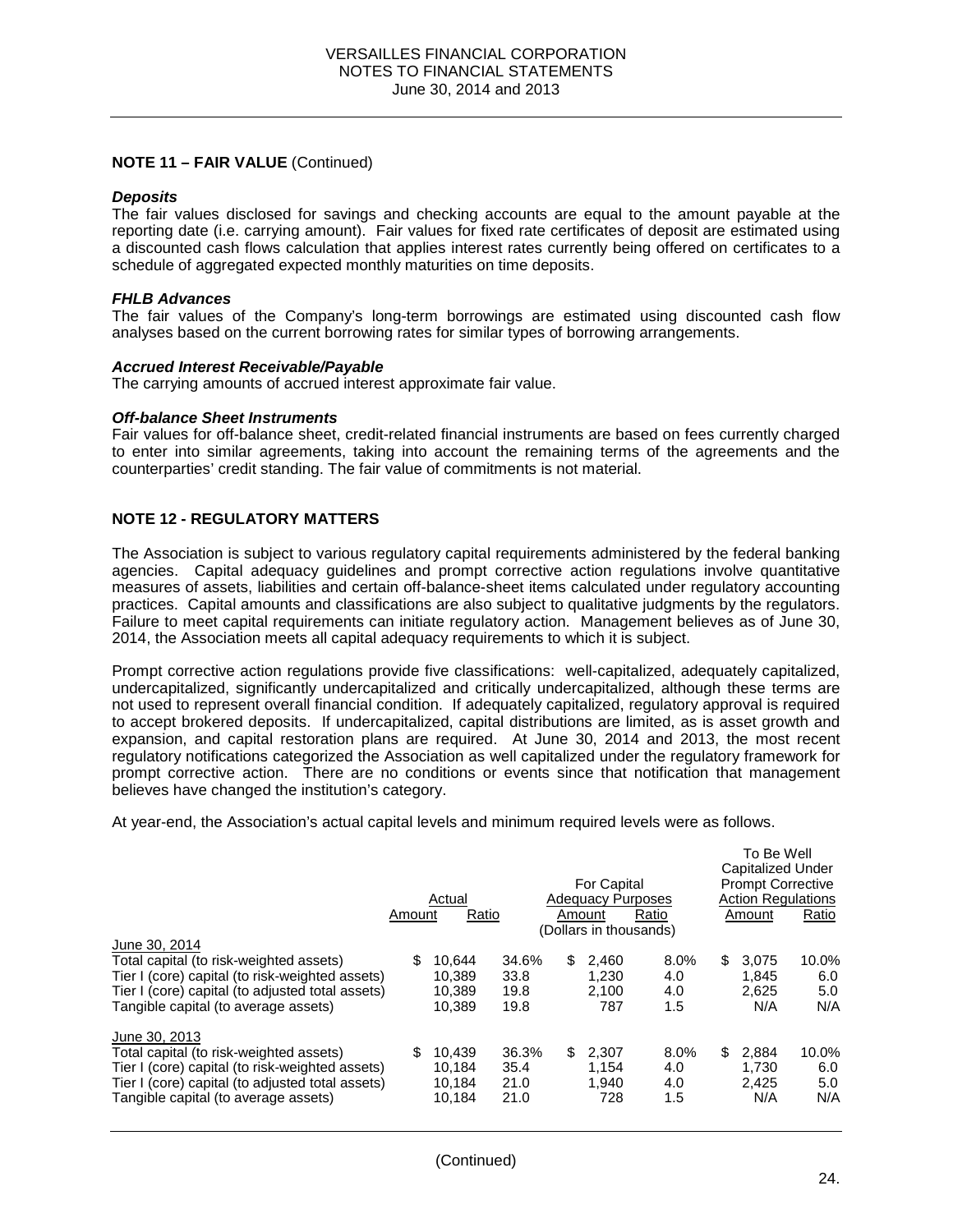### **NOTE 12 - REGULATORY MATTERS** (Continued)

The Qualified Thrift Lender test requires at least 65% of assets to be maintained in housing-related finance and other specified areas. If this test is not met, limits are placed on growth, branching, new investments and FHLB advances, or the Company must convert to a commercial bank charter. Management believes that this test is met.

The Association converted from a mutual to a stock institution, and a "liquidation account" was established at \$7,378,641, which was net worth reported in the conversion prospectus. The liquidation account represents a calculated amount for the purposes described below, and it does not represent actual funds included in the consolidated financial statements of the Company. Eligible depositors who have maintained their accounts, less annual reductions to the extent they have reduced their deposits, would receive a distribution from this account if the Company liquidated. Dividends may not reduce shareholders' equity below the required liquidation account balance.

#### **NOTE 13 – EARNINGS PER SHARE**

The two-class method is used in the calculation of basic earnings per share. Under the two-class method, earnings available to common shareholders for the period are allocated between common shareholders and participating securities according to dividends declared (or accumulated) and participation rights in undistributed earnings. The factors used in the earnings per share computation follow:

| Basic                                                                                                                                                               | 2014                          | 2013                |
|---------------------------------------------------------------------------------------------------------------------------------------------------------------------|-------------------------------|---------------------|
| Net income available to common shareholders<br>Less: earnings allocated to participating securities                                                                 | 93,683<br>S<br>(1.542)        | \$141,086           |
| Net income allocated to common shareholders                                                                                                                         | 92,141                        | 141.086             |
| Weighted average common shares<br>outstanding including participating securities<br>Less: Average participating securities<br>Less: Average unallocated ESOP shares | 434,658<br>(5,946)<br>(27,360 | 427,504<br>(29,070) |
| Weighted average shares                                                                                                                                             | 401,352                       | 398,434             |
| Basic and diluted earnings per common share                                                                                                                         |                               | .35                 |

### **NOTE 14 – ACCUMULATED OTHER COMPREHENSIVE INCOME (LOSS)**

The following is a summary of the accumulated other comprehensive income (loss) balances, net of tax.

|                                                                                                  | Balance at<br>June 30, 2013 | Current<br>Period<br>Change | Balance at<br>June 30, 2014 |                  |  |
|--------------------------------------------------------------------------------------------------|-----------------------------|-----------------------------|-----------------------------|------------------|--|
| Unrealized gains (losses) on<br>securities available for sale<br>Unrealized loss and unamortized | \$<br>(7.444)               | \$<br>7.444                 | S                           |                  |  |
| prior service cost on defined<br>benefit pension plan                                            | (406.795)                   | 81.325                      |                             | (325,470)        |  |
| Total                                                                                            | <u>(414,239)</u>            | 88,769                      |                             | <u>(325,470)</u> |  |
|                                                                                                  |                             |                             |                             |                  |  |